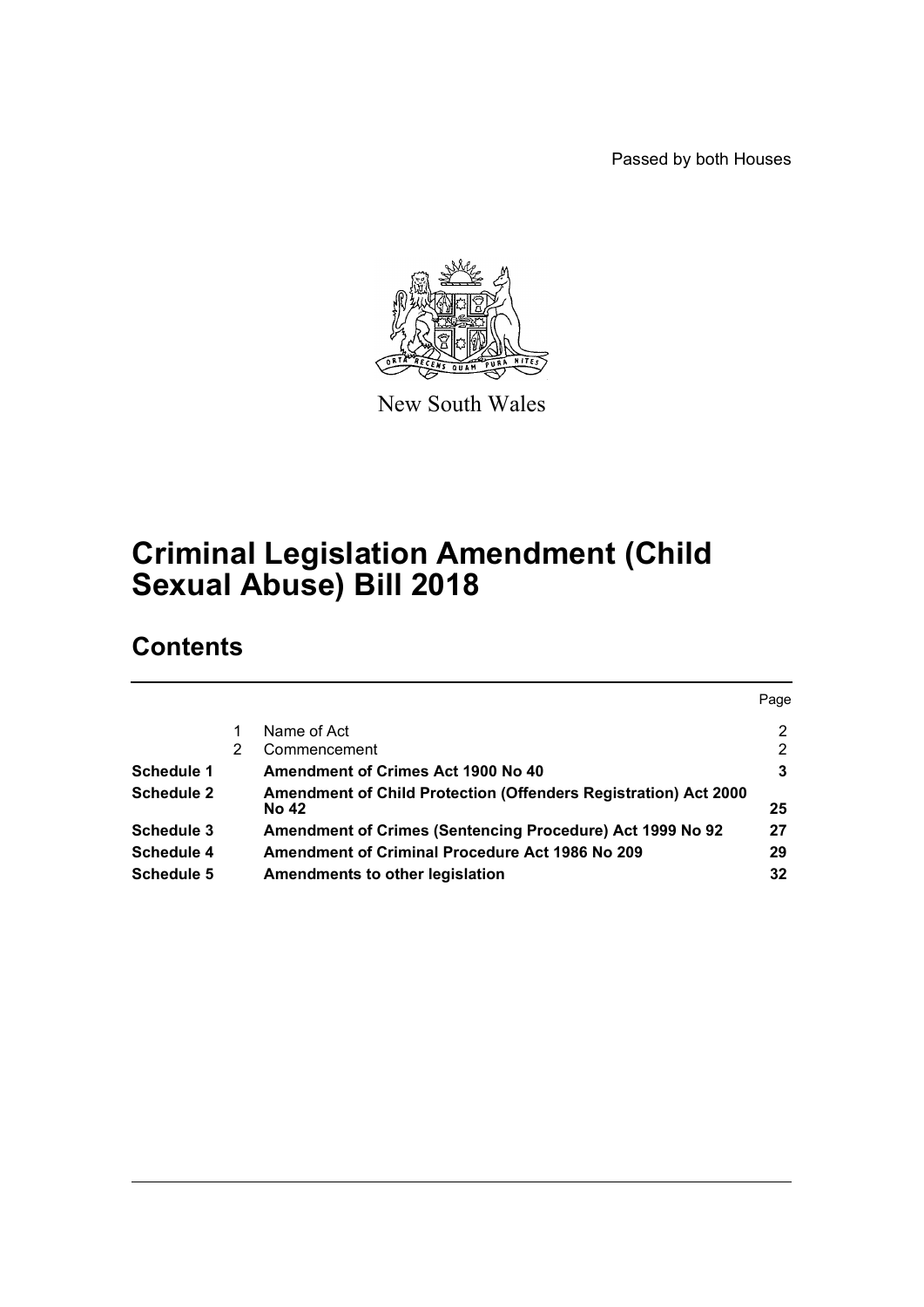*I certify that this public bill, which originated in the Legislative Assembly, has finally passed the Legislative Council and the Legislative Assembly of New South Wales.*

> *Clerk of the Legislative Assembly. Legislative Assembly, Sydney, , 2018*



New South Wales

# **Criminal Legislation Amendment (Child Sexual Abuse) Bill 2018**

Act No , 2018

An Act to amend the *Crimes Act 1900* and other legislation to make further provision for sexual offences and for the protection of children from abuse.

*I have examined this bill and find it to correspond in all respects with the bill as finally passed by both Houses.*

*Assistant Speaker of the Legislative Assembly.*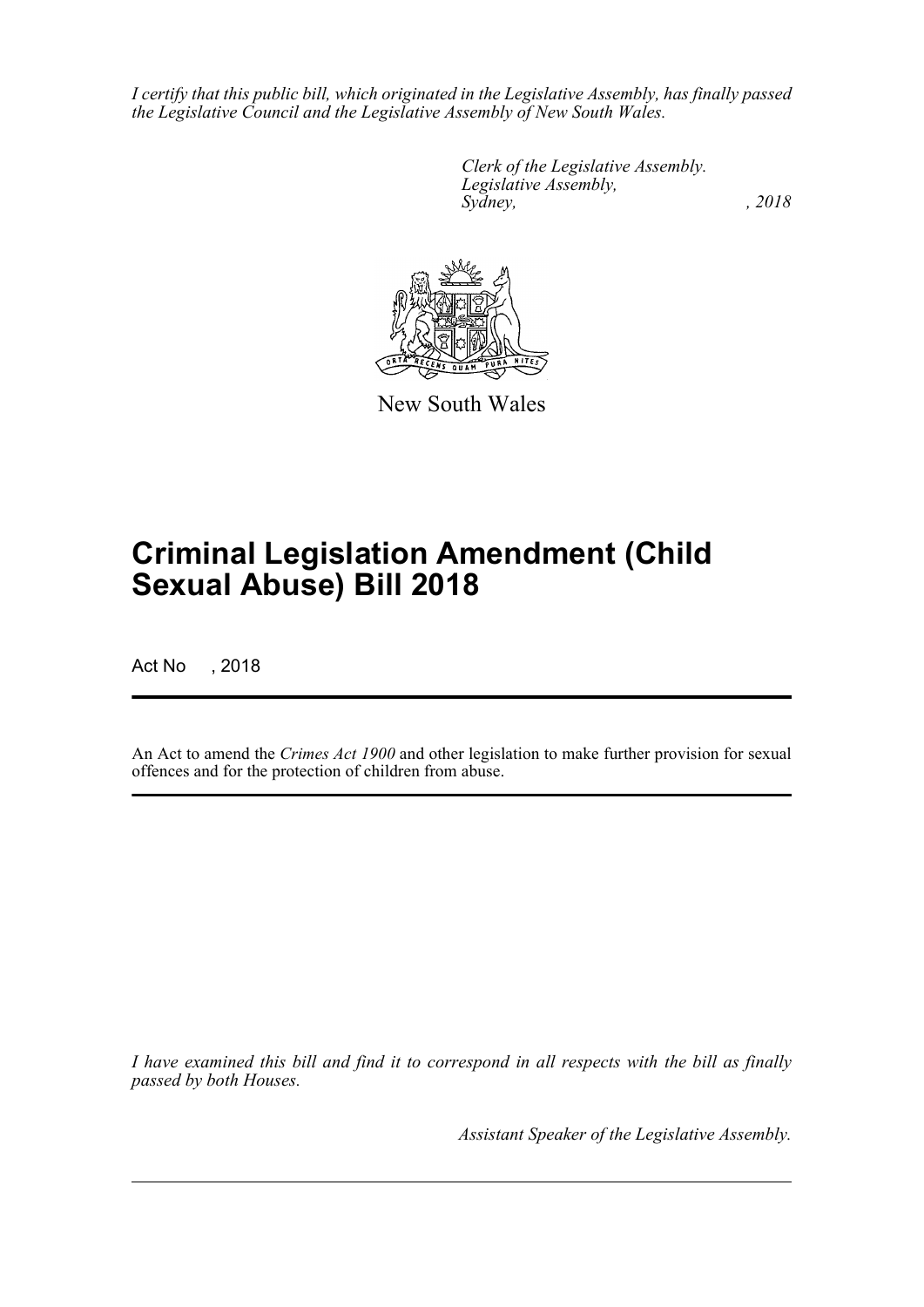# <span id="page-2-0"></span>**The Legislature of New South Wales enacts:**

### **1 Name of Act**

This Act is the *Criminal Legislation Amendment (Child Sexual Abuse) Act 2018*.

### <span id="page-2-1"></span>**2 Commencement**

This Act commences on a day or days to be appointed by proclamation.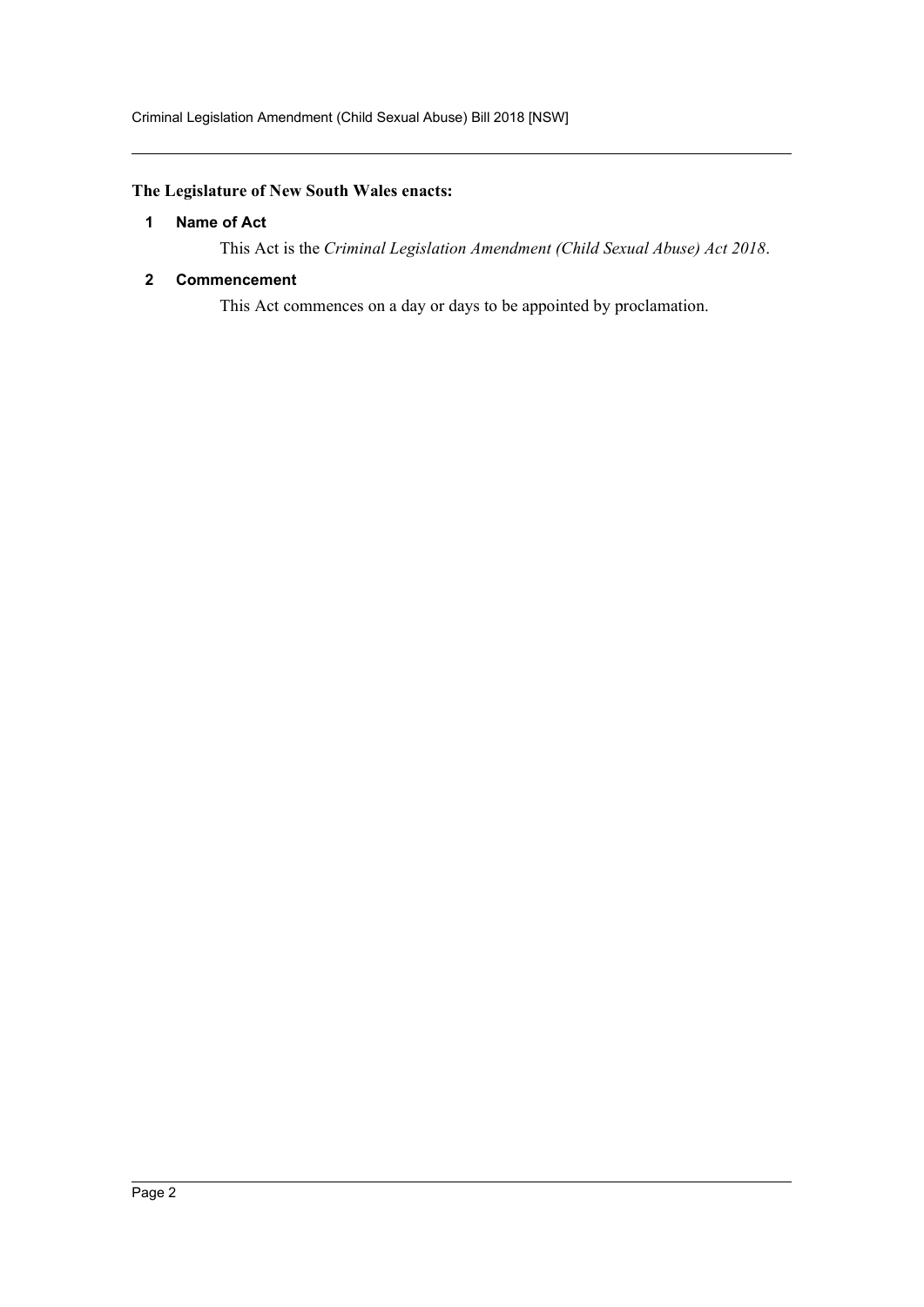# <span id="page-3-0"></span>**Schedule 1 Amendment of Crimes Act 1900 No 40**

# **[1] Section 43B**

Insert after section 43A:

### **43B Failure to reduce or remove risk of child becoming victim of child abuse**

- (1) A person commits an offence if:
	- (a) the person is an adult who carries out work for an organisation, whether as an employee, contractor, volunteer or otherwise (a *position holder*), and
	- (b) the organisation is the employer of an adult worker who engages in child-related work, and
	- (c) there is a serious risk that the adult worker will commit a child abuse offence against a child who is, or may come, under the care, supervision or authority of the organisation, and
	- (d) the position holder knows that the risk exists, and
	- (e) the position holder, by reason of the person's position, has the power or responsibility to reduce or remove that risk, and
	- (f) the position holder negligently fails to reduce or remove that risk.

Maximum penalty: Imprisonment for 2 years.

- (2) In proceedings for an offence under this section, it is not necessary to prove that a child abuse offence has been committed.
- (3) In this section:

*adult* means a person who is of or above the age of 18 years. *child* means a person who is under the age of 18 years.

### *child abuse offence* means:

- (a) murder or manslaughter of a child (including under section 22A), or
- (b) an offence under section 27, 29, 33, 35, 37, 38, 38A, 39, 41, 41A, 44, 45, 45A, 46, 59, 60E, 86 or 91J or Division 10, 10A, 10B or 15 of Part 3 where the alleged victim is a child, or
- (c) an offence under section 42, 43, 43A, 91G or 91H, or
- (d) an offence of attempting to commit an offence referred to in paragraphs  $(a)$ – $(c)$ .

*child-related work* (and *engage* in child-related work), *employer* and *worker* have the same meanings as in the *Child Protection (Working with Children) Act 2012*.

# **[2] Part 3, Division 10, heading**

Omit the heading. Insert instead:

# **Division 10 Sexual offences against adults and children**

# **[3] Part 3, Division 10, Subdivision 1, heading**

Insert before section 61H:

# **Subdivision 1 Interpretation**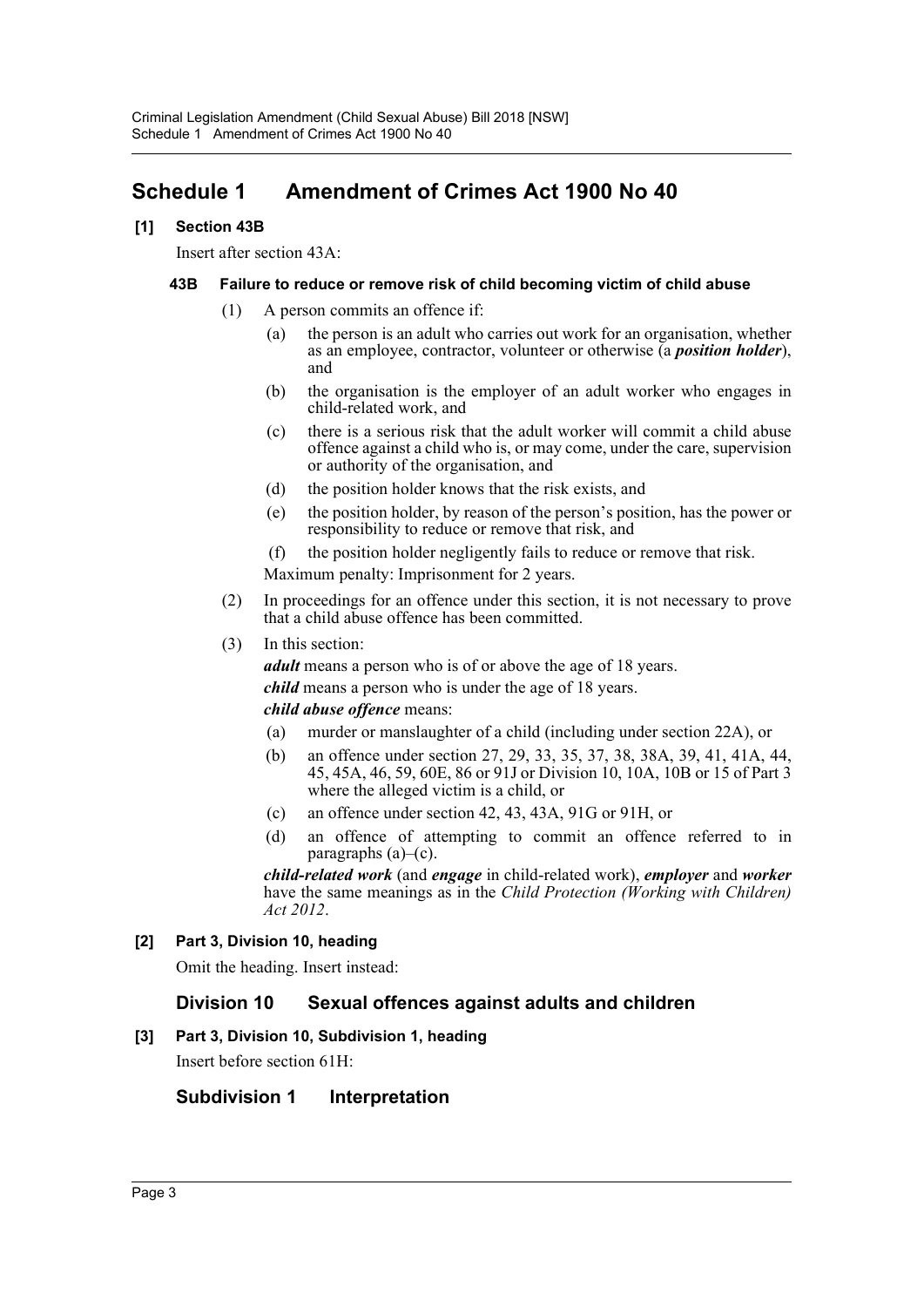### **[4] Section 61H Definitions**

Omit section 61H (1) and (1A). Insert instead:

(1) In this Division: *cognitive impairment*—see section 61HD. *sexual act*—see section 61HC. *sexual intercourse*—see section 61HA. *sexual touching*—see section 61HB.

### **[5] Section 61H (3)**

Omit the subsection. Insert instead:

(3) For the purposes of this Act, a person who incites another person to carry out sexual touching or a sexual act, as referred to in a provision of Subdivision 3, 4, 6, 7 or 11, is taken to commit an offence on the other person.

### **[6] Sections 61HA–61HE**

Omit section 61HA. Insert instead:

### **61HA Meaning of "sexual intercourse"**

For the purposes of this Division, *sexual intercourse* means:

- (a) sexual connection occasioned by the penetration to any extent of the genitalia (including a surgically constructed vagina) of a female person or the anus of any person by:
	- (i) any part of the body of another person, or
	- (ii) any object manipulated by another person,

except where the penetration is carried out for proper medical purposes, or

- (b) sexual connection occasioned by the introduction of any part of the penis of a person into the mouth of another person, or
- (c) cunnilingus, or
- (d) the continuation of sexual intercourse as defined in paragraph (a), (b) or (c).

### **61HB Meaning of "sexual touching"**

- (1) For the purposes of this Division, *sexual touching* means a person touching another person:
	- (a) with any part of the body or with anything else, or
	- (b) through anything, including anything worn by the person doing the touching or by the person being touched,

in circumstances where a reasonable person would consider the touching to be sexual.

- (2) The matters to be taken into account in deciding whether a reasonable person would consider touching to be sexual include:
	- (a) whether the area of the body touched or doing the touching is the person's genital area or anal area or (in the case of a female person, or transgender or intersex person identifying as female) the person's breasts, whether or not the breasts are sexually developed, or
	- (b) whether the person doing the touching does so for the purpose of obtaining sexual arousal or sexual gratification, or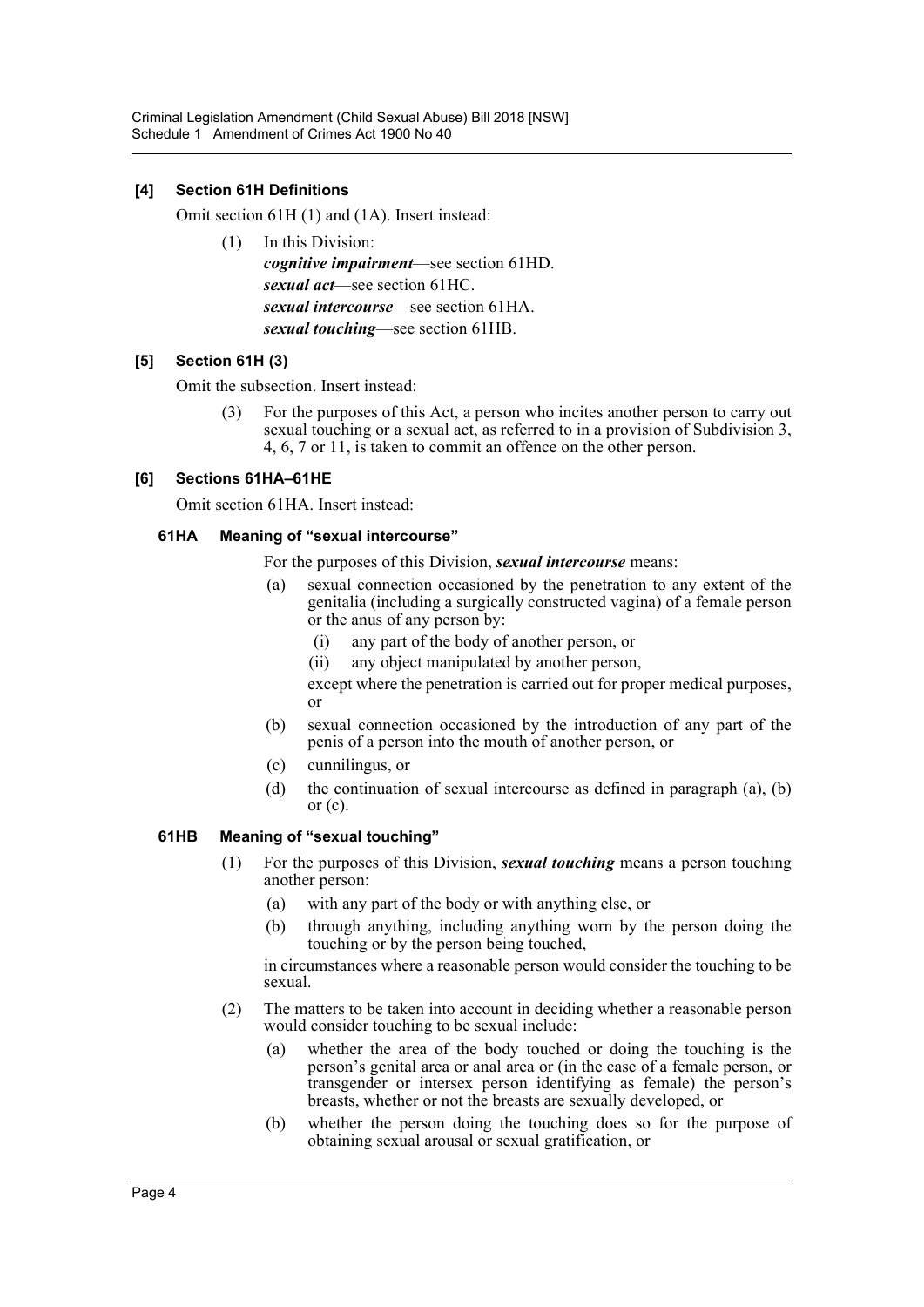- (c) whether any other aspect of the touching (including the circumstances in which it is done) makes it sexual.
- (3) Touching done for genuine medical or hygienic purposes is not sexual touching.

### **61HC Meaning of "sexual act"**

- (1) For the purposes of this Division, *sexual act* means an act (other than sexual touching) carried out in circumstances where a reasonable person would consider the act to be sexual.
- (2) The matters to be taken into account in deciding whether a reasonable person would consider an act to be sexual include:
	- (a) whether the area of the body involved in the act is a person's genital area or anal area or (in the case of a female person, or transgender or intersex person identifying as female) the person's breasts, whether or not the breasts are sexually developed, or
	- (b) whether the person carrying out the act does so for the purpose of obtaining sexual arousal or sexual gratification, or
	- (c) whether any other aspect of the act (including the circumstances in which it is carried out) makes it sexual.
- (3) An act carried out for genuine medical or hygienic purposes is not a sexual act.

### **61HD Meaning of "cognitive impairment"**

For the purposes of this Division, a person has a *cognitive impairment* if the person has:

- (a) an intellectual disability, or
- (b) a developmental disorder (including an autistic spectrum disorder), or
- (c) a neurological disorder, or
- (d) dementia, or
- (e) a severe mental illness, or
- (f) a brain injury,

that results in the person requiring supervision or social habilitation in connection with daily life activities.

### **61HE Consent in relation to sexual offences**

### (1) **Offences to which section applies**

This section applies for the purposes of the offences, or attempts to commit the offences, under sections 61I, 61J, 61JA, 61KC, 61KD, 61KE and 61KF.

### (2) **Meaning of "consent"**

A person *consents* to a sexual activity if the person freely and voluntarily agrees to the sexual activity.

### (3) **Knowledge about consent**

A person who without the consent of the other person (the *victim*) engages in a sexual activity with or towards the victim, incites the victim to engage in a sexual activity or incites a third person to engage in a sexual activity with or towards the victim, knows that the victim does not consent to the sexual activity if: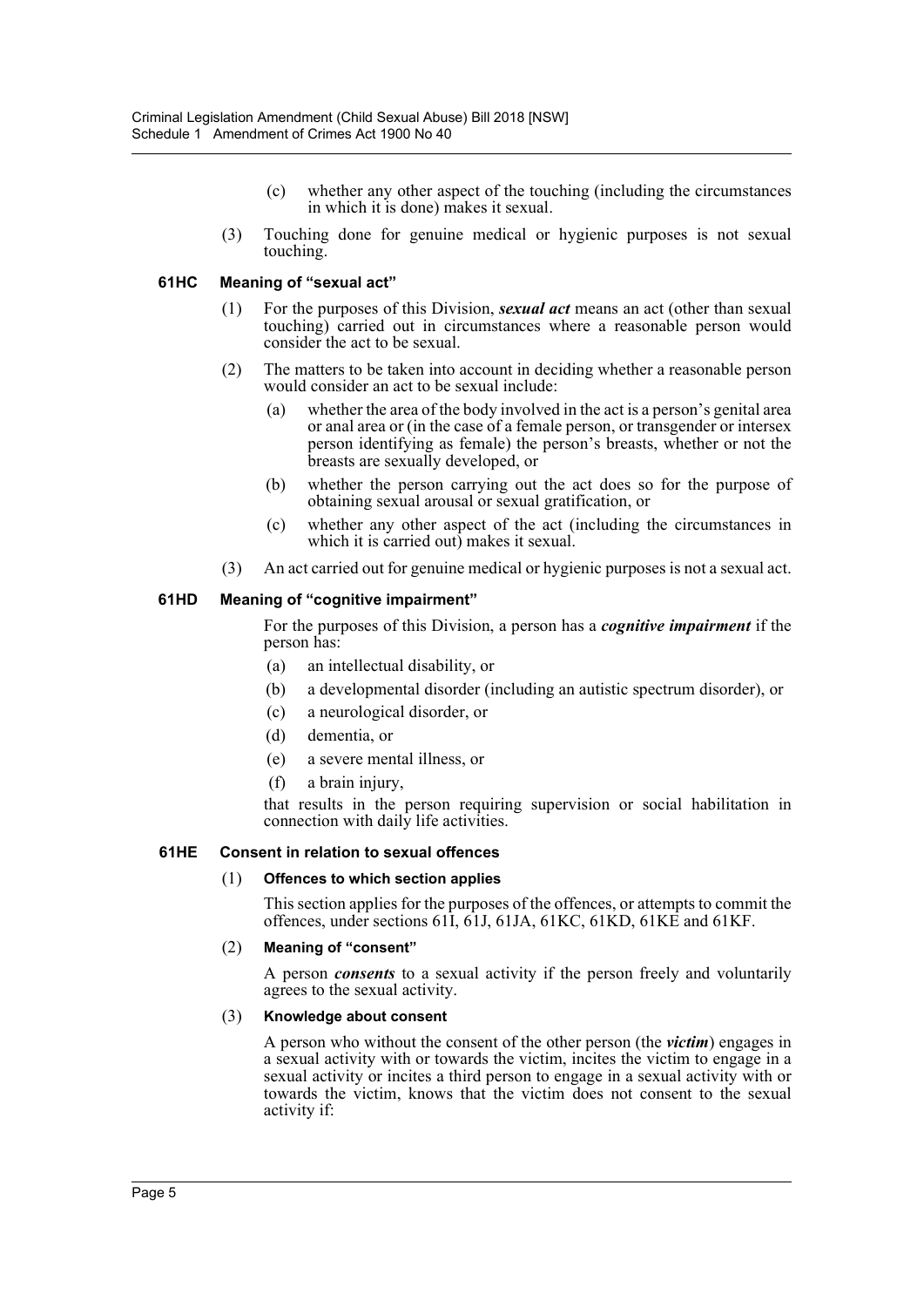- (a) the person knows that the victim does not consent to the sexual activity, or
- (b) the person is reckless as to whether the victim consents to the sexual activity, or
- (c) the person has no reasonable grounds for believing that the victim consents to the sexual activity.
- (4) For the purpose of making any such finding, the trier of fact must have regard to all the circumstances of the case:
	- (a) including any steps taken by the person to ascertain whether the victim consents to the sexual activity, but
	- (b) not including any self-induced intoxication of the person.

#### (5) **Negation of consent**

A person does not consent to a sexual activity:

- (a) if the person does not have the capacity to consent to the sexual activity, including because of age or cognitive incapacity, or
- (b) if the person does not have the opportunity to consent to the sexual activity because the person is unconscious or asleep, or
- (c) if the person consents to the sexual activity because of threats of force or terror (whether the threats are against, or the terror is instilled in, that person or any other person), or
- (d) if the person consents to the sexual activity because the person is unlawfully detained.
- (6) A person who consents to a sexual activity with or from another person under any of the following mistaken beliefs does not consent to the sexual activity:
	- (a) a mistaken belief as to the identity of the other person,
	- (b) a mistaken belief that the other person is married to the person,
	- (c) a mistaken belief that the sexual activity is for health or hygienic purposes,
	- (d) any other mistaken belief about the nature of the activity induced by fraudulent means.
- (7) For the purposes of subsection (3), the other person knows that the person does not consent to the sexual activity if the other person knows the person consents to the sexual activity under such a mistaken belief.
- (8) The grounds on which it may be established that a person does not consent to a sexual activity include:
	- (a) if the person consents to the sexual activity while substantially intoxicated by alcohol or any drug, or
	- (b) if the person consents to the sexual activity because of intimidatory or coercive conduct, or other threat, that does not involve a threat of force, or
	- (c) if the person consents to the sexual activity because of the abuse of a position of authority or trust.
- (9) A person who does not offer actual physical resistance to a sexual activity is not, by reason only of that fact, to be regarded as consenting to the sexual activity.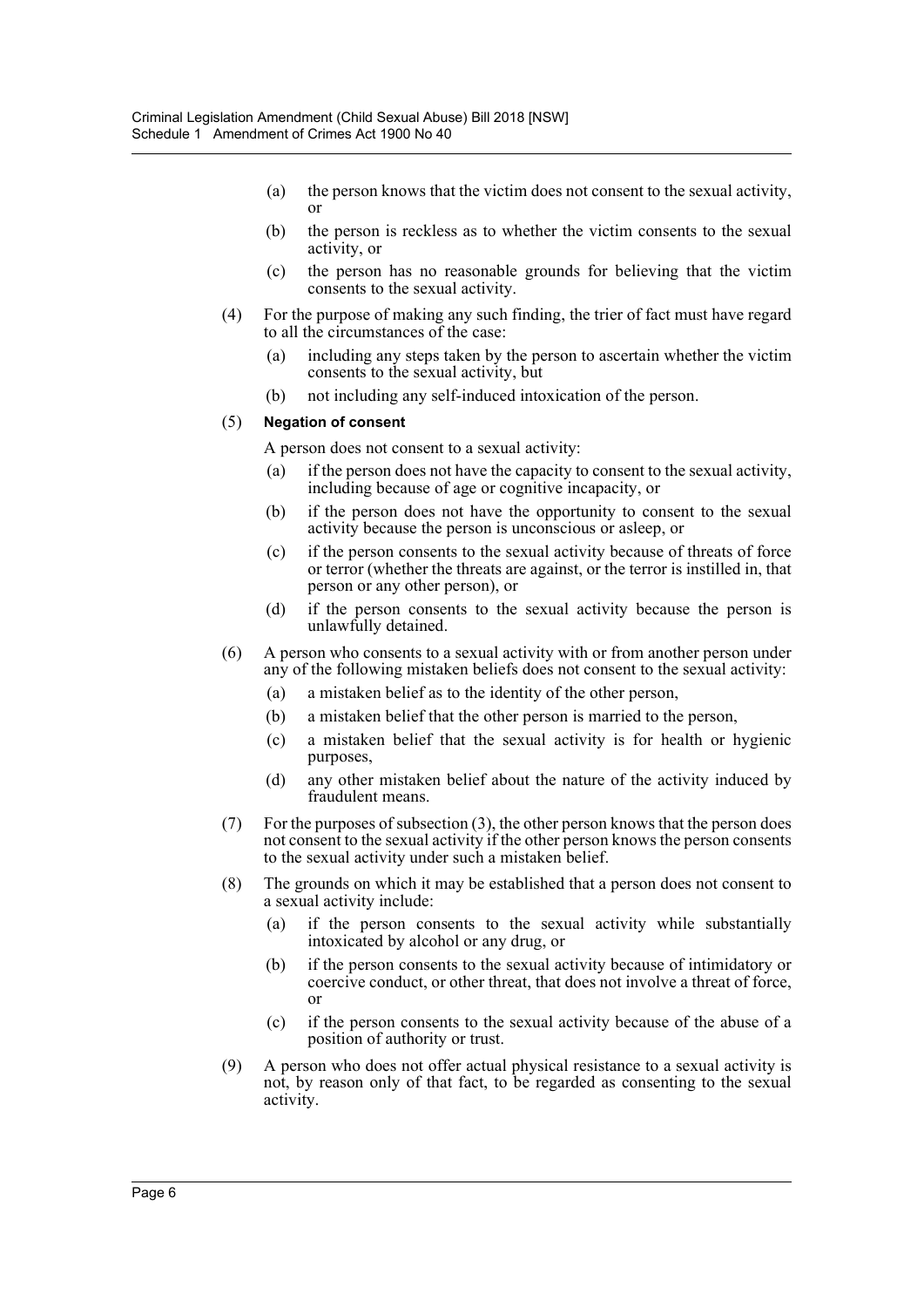- (10) This section does not limit the grounds on which it may be established that a person does not consent to a sexual activity.
- (11) In this section: *sexual activity* means sexual intercourse, sexual touching or a sexual act.

### **Subdivision 2 Sexual assault and assault with intent to have sexual intercourse**

### **[7] Part 3, Division 10, Subdivisions 3 and 4**

Omit sections 61L–61O. Insert instead:

# **Subdivision 3 Sexual touching**

### **61KC Sexual touching**

Any person (the *alleged offender*) who without the consent of another person (the *alleged victim*) and knowing that the alleged victim does not consent intentionally:

- (a) sexually touches the alleged victim, or
- (b) incites the alleged victim to sexually touch the alleged offender, or
- (c) incites a third person to sexually touch the alleged victim, or
- (d) incites the alleged victim to sexually touch a third person, is guilty of an offence.

Maximum penalty: Imprisonment for 5 years.

# **61KD Aggravated sexual touching**

- (1) Any person (the *alleged offender*) who without the consent of another person (the *alleged victim*) and knowing that the alleged victim does not consent and in circumstances of aggravation intentionally:
	- (a) sexually touches the alleged victim, or
	- (b) incites the alleged victim to sexually touch the alleged offender, or
	- (c) incites a third person to sexually touch the alleged victim, or
	- (d) incites the alleged victim to sexually touch a third person,

is guilty of an offence.

Maximum penalty: Imprisonment for 7 years.

- (2) In this section, *circumstances of aggravation* means circumstances in which:
	- (a) the alleged offender is in the company of another person or persons, or
	- (b) the alleged victim is (whether generally or at the time of the commission of the offence) under the authority of the alleged offender, or
	- (c) the alleged victim has a serious physical disability, or
	- (d) the alleged victim has a cognitive impairment.

# **Subdivision 4 Sexual act**

### **61KE Sexual act**

Any person (the *alleged offender*) who without the consent of another person (the *alleged victim*) and knowing that the alleged victim does not consent intentionally: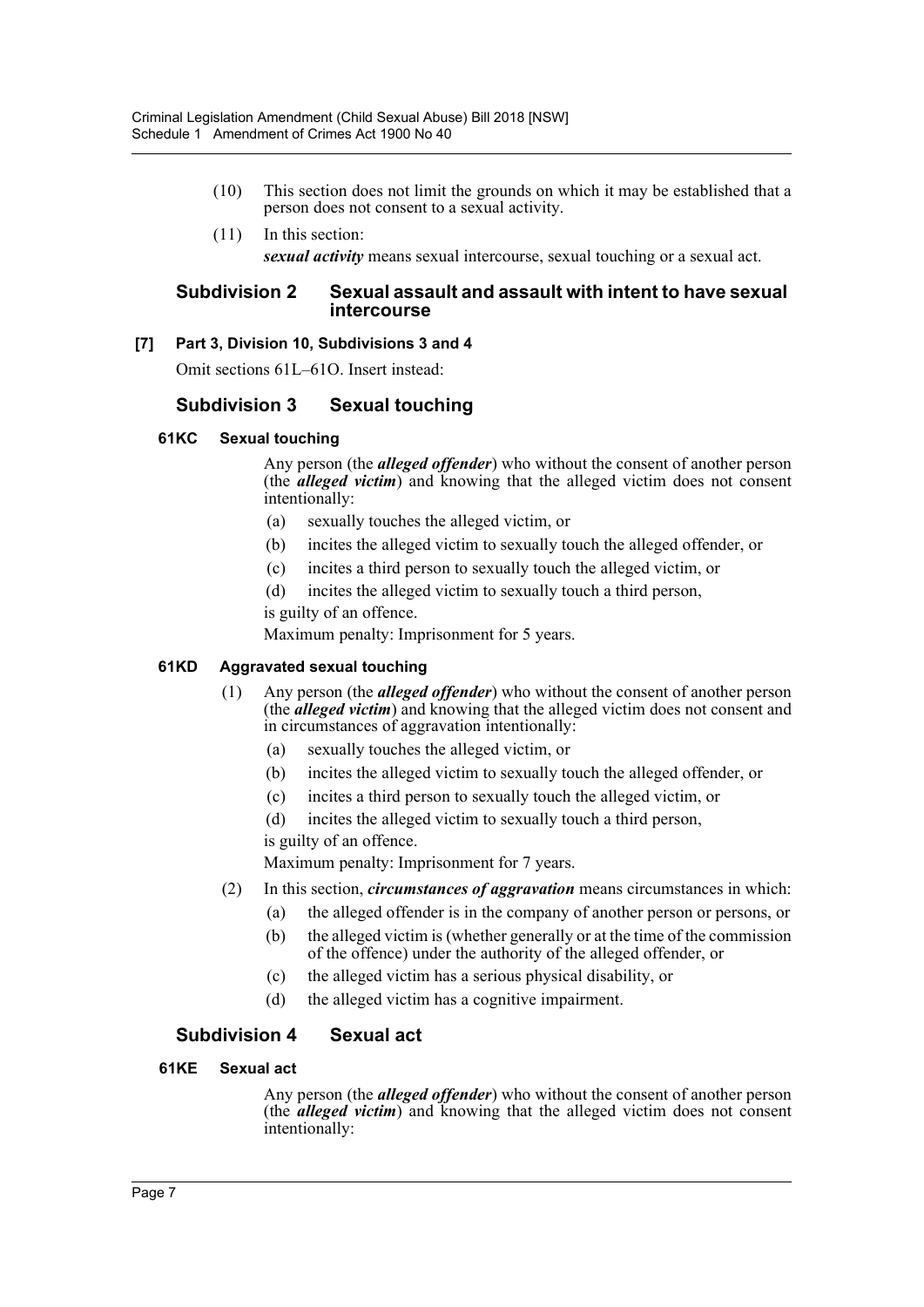- (a) carries out a sexual act with or towards the alleged victim, or
- (b) incites the alleged victim to carry out a sexual act with or towards the alleged offender, or
- (c) incites a third person to carry out a sexual act with or towards the alleged victim, or
- (d) incites the alleged victim to carry out a sexual act with or towards a third person,

is guilty of an offence.

Maximum penalty: Imprisonment for 18 months.

# **61KF Aggravated sexual act**

- (1) Any person (the *alleged offender*) who without the consent of another person (the *alleged victim*) and knowing that the alleged victim does not consent and in circumstances of aggravation intentionally:
	- (a) carries out a sexual act with or towards the alleged victim, or
	- (b) incites the alleged victim to carry out a sexual act with or towards the alleged offender, or
	- (c) incites a third person to carry out a sexual act with or towards the alleged victim, or
	- (d) incites the alleged victim to carry out a sexual act with or towards a third person,

is guilty of an offence.

Maximum penalty: Imprisonment for 3 years.

- (2) In this section, *circumstances of aggravation* means circumstances in which:
	- (a) the alleged offender is in the company of another person or persons, or
	- (b) the alleged victim is (whether generally or at the time of the commission of the offence) under the authority of the alleged offender, or
	- (c) the alleged victim has a serious physical disability, or
	- (d) the alleged victim has a cognitive impairment.

# **[8] Section 61P Attempt to commit offence under sections 61I–61O**

Omit the section.

# **[9] Sections 80AB, 80AC, 80AD and 80AE**

Renumber sections 61Q, 61S, 63 and 77 as sections 80AB, 80AC, 80AD and 80AE, respectively and move them into proposed Subdivision 15 of Division 10 of Part 3 after section 80AA.

### **[10] Sections 61KA and 61KB**

Renumber sections 61T and 61U as sections 61KA and 61KB, respectively and move them into proposed Subdivision 2 of Division 10 of Part 3 after section 61K.

# **[11] Part 3, Division 10, Subdivision 5, heading**

Insert before section 66A:

# **Subdivision 5 Children—sexual assault**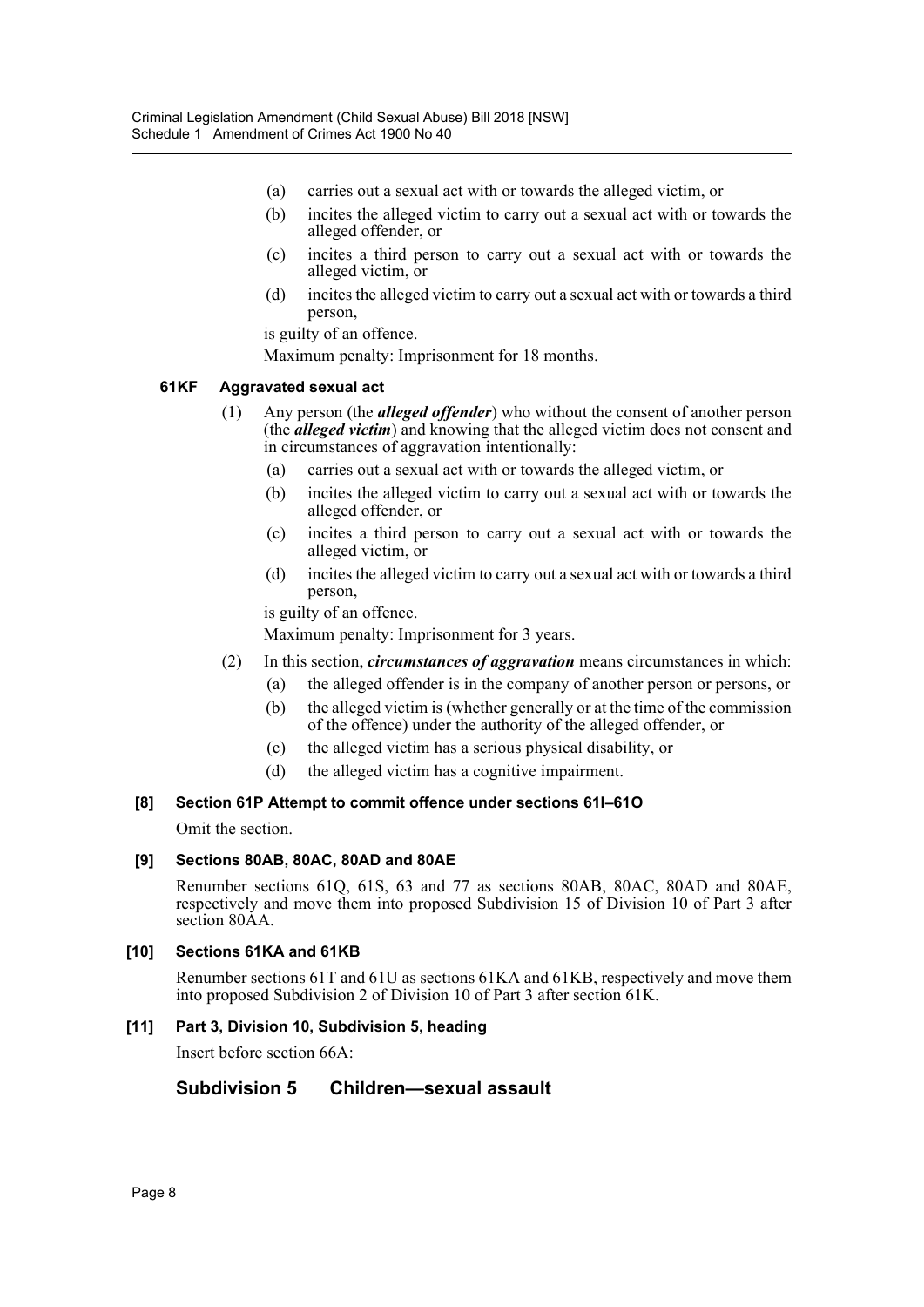#### **[12] Section 66B Attempting, or assaulting with intent, to have sexual intercourse with child under 10**

Omit "another person". Insert instead "a child".

### **[13] Section 66B**

Omit "any such person". Insert instead "a child who is under the age of 10 years".

### **[14] Section 66C Sexual intercourse—child between 10 and 16**

Omit "another person" wherever occurring in section 66C (1)–(4). Insert instead "a child".

### **[15] Section 66D**

Omit the section. Insert instead:

### **66D Assault with intent to have sexual intercourse—child between 10 and 16**

Any person who assaults a child who is of or above the age of 10 years and under the age of 16 years with intent to commit an offence under section 66C on the child is liable to the penalty provided for the commission of that offence.

### **[16] Part 3, Division 10, Subdivisions 6 and 7**

Insert after section 66D:

# **Subdivision 6 Children—sexual touching**

### **66DA Sexual touching—child under 10**

Any person who intentionally:

- (a) sexually touches a child who is under the age of 10 years, or
- (b) incites a child who is under the age of 10 years to sexually touch the person, or
- (c) incites a child who is under the age of 10 years to sexually touch another person, or
- (d) incites another person to sexually touch a child who is under the age of 10 years,

is guilty of an offence.

Maximum penalty: Imprisonment for 16 years.

### **66DB Sexual touching—child between 10 and 16**

Any person who intentionally:

- (a) sexually touches a child who is of or above the age of 10 years and under the age of 16 years, or
- (b) incites a child who is of or above the age of 10 years and under the age of 16 years to sexually touch the person, or
- (c) incites a child who is of or above the age of 10 years and under the age of 16 years to sexually touch another person, or
- (d) incites another person to sexually touch a child who is of or above the age of 10 years and under the age of 16 years,

is guilty of an offence.

Maximum penalty: Imprisonment for 10 years.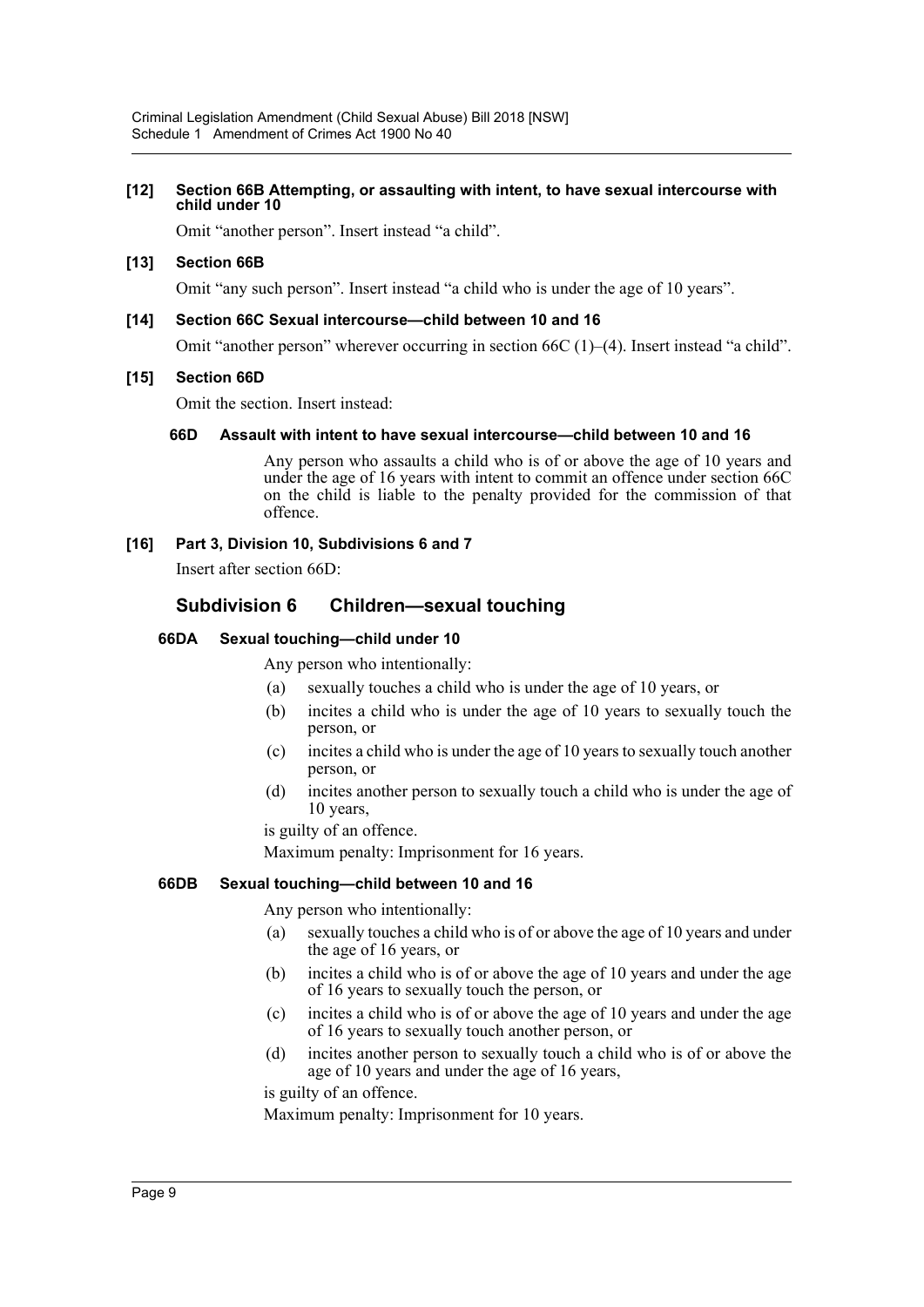# **Subdivision 7 Children—sexual act**

### **66DC Sexual act—child under 10**

Any person who intentionally:

- (a) carries out a sexual act with or towards a child who is under the age of 10 years, or
- (b) incites a child who is under the age of 10 years to carry out a sexual act with or towards the person, or
- (c) incites a child who is under the age of 10 years to carry out a sexual act with or towards another person, or
- (d) incites another person to carry out a sexual act with or towards a child who is under the age of 10 years,

is guilty of an offence.

Maximum penalty: Imprisonment for 7 years.

### **66DD Sexual act—child between 10 and 16**

Any person who intentionally:

- (a) carries out a sexual act with or towards a child who is of or above the age of 10 years and under the age of 16 years, or
- (b) incites a child who is of or above the age of 10 years and under the age of 16 years to carry out a sexual act with or towards the person, or
- (c) incites a child who is of or above the age of 10 years and under the age of 16 years to carry out a sexual act with or towards another person, or
- (d) incites another person to carry out a sexual act with or towards a child who is of or above the age of 10 years and under the age of 16 years,

is guilty of an offence.

Maximum penalty: Imprisonment for 2 years.

### **66DE Aggravated sexual act—child between 10 and 16**

- (1) Any person who in circumstances of aggravation intentionally:
	- (a) carries out a sexual act with or towards a child who is of or above the age of 10 years and under the age of 16 years, or
	- (b) incites a child who is of or above the age of 10 years and under the age of 16 years to carry out a sexual act with or towards the person, or
	- (c) incites a child who is of or above the age of 10 years and under the age of 16 years to carry out a sexual act with or towards another person, or
	- (d) incites another person to carry out a sexual act with or towards a child who is of or above the age of 10 years and under the age of 16 years,

is guilty of an offence.

Maximum penalty: Imprisonment for 5 years.

- (2) In this section, *circumstances of aggravation* means circumstances in which:
	- (a) at the time of, or immediately before or after, the commission of the offence, the alleged offender intentionally or recklessly inflicts actual bodily harm on the alleged victim or any other person who is present or nearby, or
	- (b) at the time of, or immediately before or after, the commission of the offence, the alleged offender threatens to inflict actual bodily harm on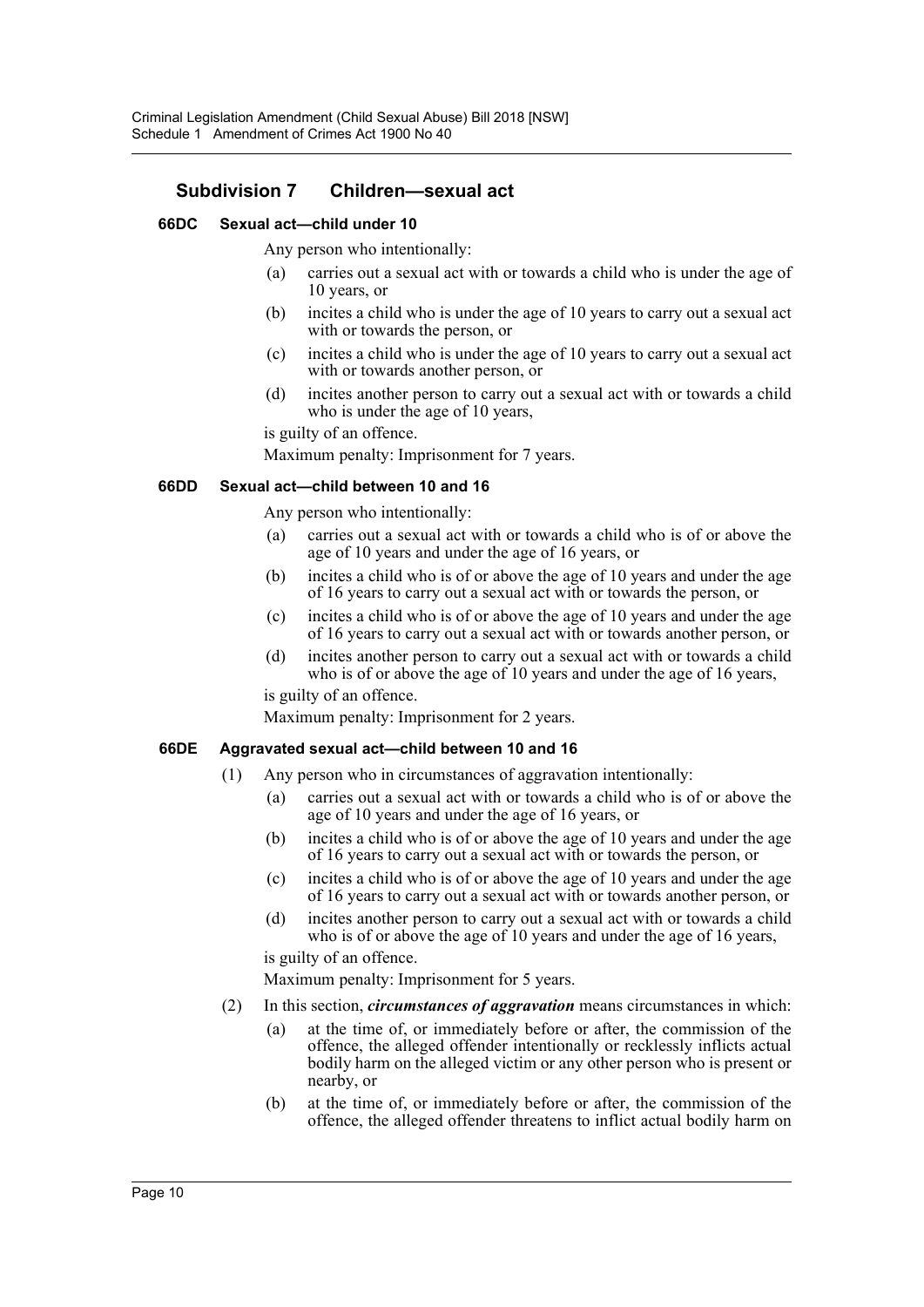the alleged victim or any other person who is present or nearby by means of an offensive weapon or instrument, or

- (c) the alleged offender is in the company of another person or persons, or
- (d) the alleged victim is (whether generally or at the time of the commission of the offence) under the authority of the alleged offender, or
- (e) the alleged victim has a serious physical disability, or
- (f) the alleged victim has a cognitive impairment, or
- (g) the alleged offender took advantage of the alleged victim being under the influence of alcohol or a drug in order to commit the offence, or
- (h) the alleged offender deprives the alleged victim of his or her liberty for a period before or after the commission of the offence, or
- (i) the alleged offender breaks and enters into any dwelling-house or other building with the intention of committing the offence or any other serious indictable offence.

### **66DF Sexual act for production of child abuse material—child under 16**

Any person who intentionally:

- (a) carries out a sexual act with or towards a child who is under the age of 16 years, or
- (b) incites a child who is under the age of 16 years to carry out a sexual act with or towards the person, or
- (c) incites a child who is under the age of 16 years to carry out a sexual act with or towards another person, or
- (d) incites another person to carry out a sexual act with or towards a child who is under the age of 16 years,

and who knows that the sexual act is being filmed for the purposes of the production of child abuse material, is guilty of an offence.

Maximum penalty: Imprisonment for 10 years.

# **[17] Section 66E Alternative verdicts**

Insert after section 66E (5):

(6) If on the trial of a person for an offence under section 66A, 66B, 66C or 66D the jury is not satisfied that the accused is guilty of the offence charged, but is satisfied that the accused is guilty of an offence under section 66DA or 66DB, it may find the accused not guilty of the offence charged but guilty of an offence under section 66DA or 66DB. The accused is liable to punishment accordingly.

# **[18] Section 66E**

Renumber section  $66E(1)$ ,  $(3)$ ,  $(4)$ ,  $(5)$  and  $(6)$  (as inserted by item [17]) as section 80AB  $(7)$ ,  $(8)$ ,  $(9)$ ,  $(10)$  and  $(11)$  respectively and move them into section 80AB (as renumbered by item [9]) and omit section 66E.

# **[19] Part 3, Division 10, Subdivision 8, heading**

Insert before section 66EA:

# **Subdivision 8 Children—persistent sexual abuse**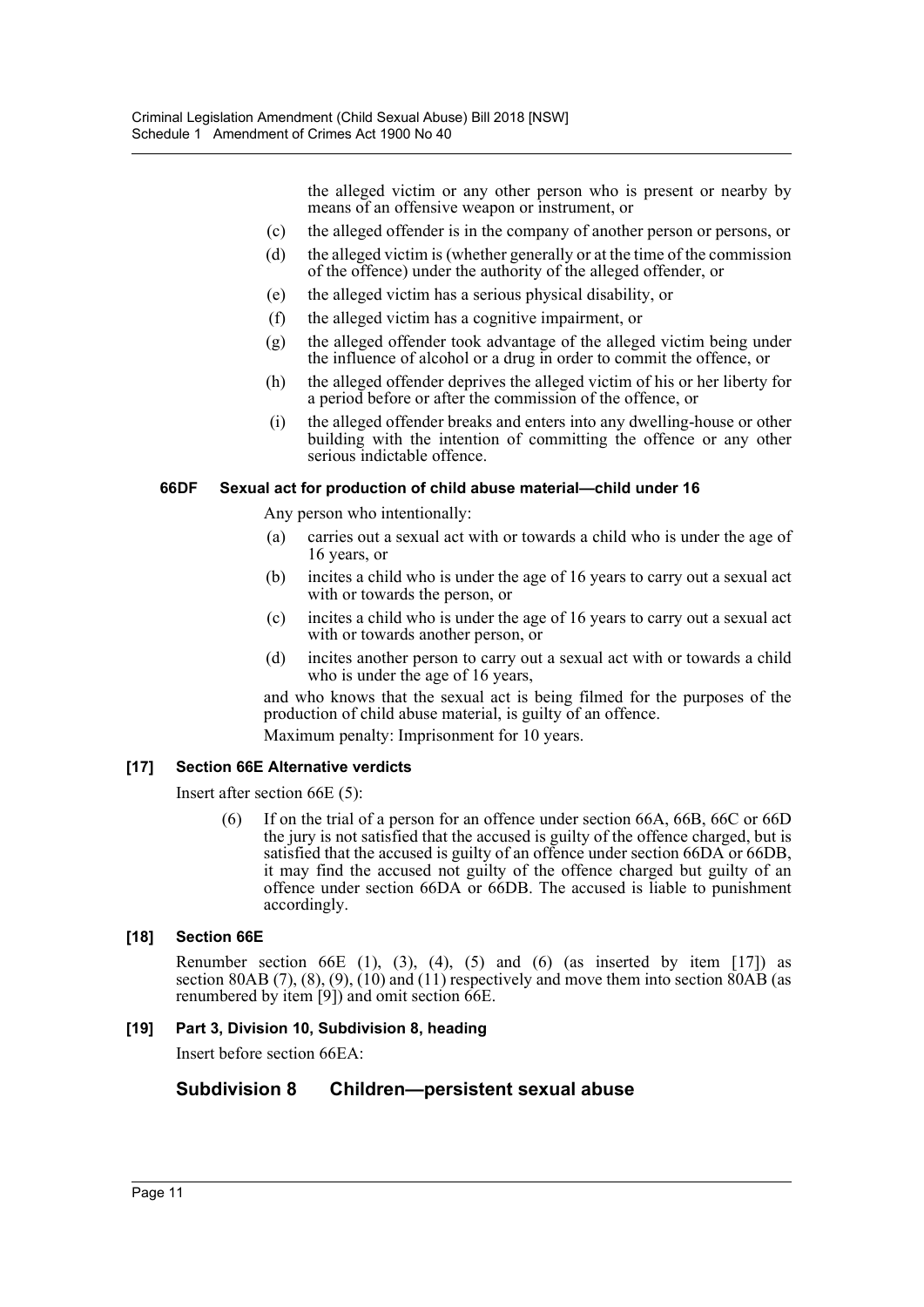### **[20] Section 66EA**

Omit the section. Insert instead:

### **66EA Persistent sexual abuse of a child**

(1) An adult who maintains an unlawful sexual relationship with a child is guilty of an offence.

Maximum penalty: Imprisonment for life.

- (2) An *unlawful sexual relationship* is a relationship in which an adult engages in 2 or more unlawful sexual acts with or towards a child over any period.
- (3) It is immaterial that any of those unlawful sexual acts occurred outside New South Wales, so long as at least one of the unlawful sexual acts occurred in New South Wales.
- (4) In proceedings for an offence under this section, the prosecution:
	- is not required to allege the particulars of any unlawful sexual act that would be necessary if the act were charged as a separate offence, and
	- (b) is required to allege the particulars of the period of time over which the unlawful sexual relationship existed.
- (5) In order for the accused to be convicted of an offence under this section:
	- (a) the jury must be satisfied beyond reasonable doubt that the evidence establishes that an unlawful sexual relationship existed, and
	- (b) the jury is not required to be satisfied of the particulars of any unlawful sexual act that it would have to be satisfied of if the act were charged as a separate offence, and
	- (c) the members of the jury are not required to agree on which unlawful sexual acts constitute the unlawful sexual relationship.
- (6) In proceedings for an offence under this section, the judge must inform the jury of the requirements of subsection (5).
- (7) This section extends to a relationship that existed wholly or partly before the commencement of the relevant amendments, or the predecessor offence, if the acts engaged in by the accused were unlawful sexual acts during the period in which the relationship existed.
- (8) A court, when imposing a sentence for an offence under this section constituted by an unlawful sexual relationship that existed wholly or partly before the commencement of the relevant amendments, must take into account (but is not limited by) the maximum penalty for the unlawful sexual acts engaged in by the accused during the period in which the unlawful sexual relationship existed.
- (9) A person who has been convicted or acquitted of an unlawful sexual act in relation to a child cannot be convicted of an offence under this section in relation to the same child if the unlawful sexual act of which the person has been convicted or acquitted is one of the unlawful sexual acts that are alleged to constitute the unlawful sexual relationship.
- (10) A person who has been convicted or acquitted of an offence under this section for having an unlawful sexual relationship with a child cannot be convicted of an unlawful sexual act in relation to the same child if the occasion on which the unlawful sexual act is alleged to have occurred is during the period over which the unlawful sexual relationship was alleged to have existed. This subsection does not prevent an alternative verdict under subsection (13).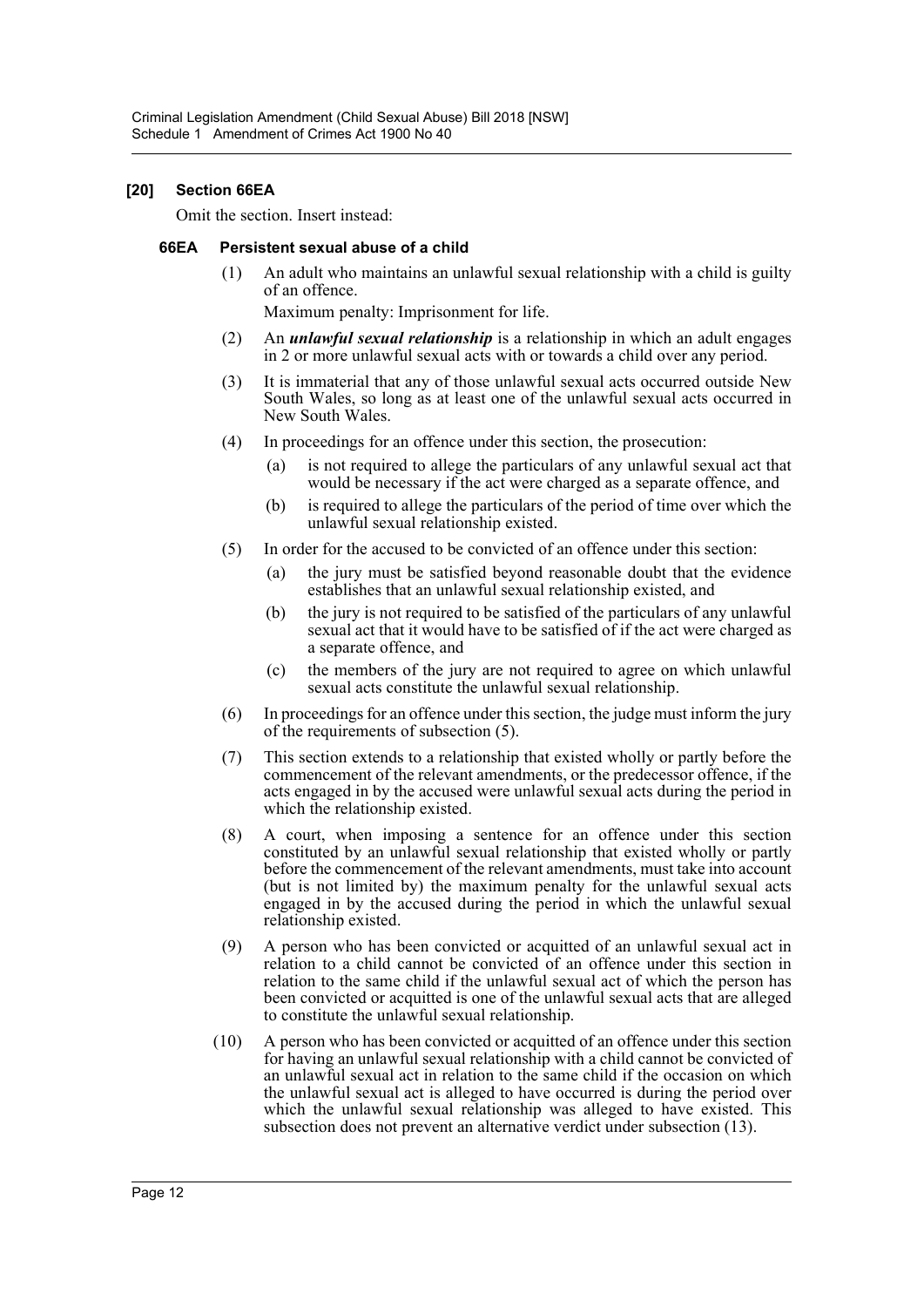- (11) A person who has been convicted or acquitted of a predecessor offence in relation to a child cannot be convicted of an offence under this section of having an unlawful sexual relationship with the same child if the period of the alleged unlawful sexual relationship includes any part of the period during which the person was alleged to have committed the predecessor offence.
- (12) For the purposes of subsections  $(9)$ –(11), a person ceases to be regarded as having been convicted for an offence if the conviction is quashed or set aside.
- (13) If on the trial of a person charged with an offence under this section the jury is not satisfied that the offence is proven but is satisfied that the person has, in respect of any of the occasions relied on as evidence of the commission of the offence under this section, committed an unlawful sexual act, the jury may acquit the person of the offence charged and find the person guilty of that unlawful sexual act. The person is liable to punishment accordingly.
- (14) Proceedings for an offence under this section may only be instituted by or with the approval of the Director of Public Prosecutions.
- (15) In this section:

*adult* means a person who is of or above the age of 18 years.

*child* means a person who is under the age of 16 years.

*predecessor offence* means this section before its substitution by the *Criminal Legislation Amendment (Child Sexual Abuse) Act 2018*.

*relevant amendments* means the substitution of this section by the *Criminal Legislation Amendment (Child Sexual Abuse) Act 2018*.

*unlawful sexual act* means any act that constitutes, or would constitute (if particulars of the time and place at which the act took place were sufficiently particularised), any of the following offences:

- (a) an offence under section 61I, 61J, 61JA, 61K, 61KC, 61KD, 61KE, 61KF, 66A, 66B, 66C, 66D, 66DA, 66DB, 66DC, 66DD, 66DE, 66DF, 66F or 80A,
- (b) an offence under a provision of this Act set out in Column 1 of Schedule 1A,
- (c) an offence of attempting to commit an offence referred to in paragraph (a) or (b),
- (d) an offence under a previous enactment that is substantially similar to an offence referred to in paragraphs  $(a)$ – $(c)$ ,
- (e) an offence under the law of a place outside New South Wales that would, if it had been committed in New South Wales, be an offence referred to in paragraphs  $(a)$ – $(d)$ .

### **[21] Part 3, Division 10, Subdivision 9, heading**

Insert before section 66EB:

# **Subdivision 9 Children—procurement and grooming**

### **[22] Section 66EB Procuring or grooming child under 16 for unlawful sexual activity**

Insert "or with any financial or other material benefit" after "intoxicating substance" in section 66EB (3) (a).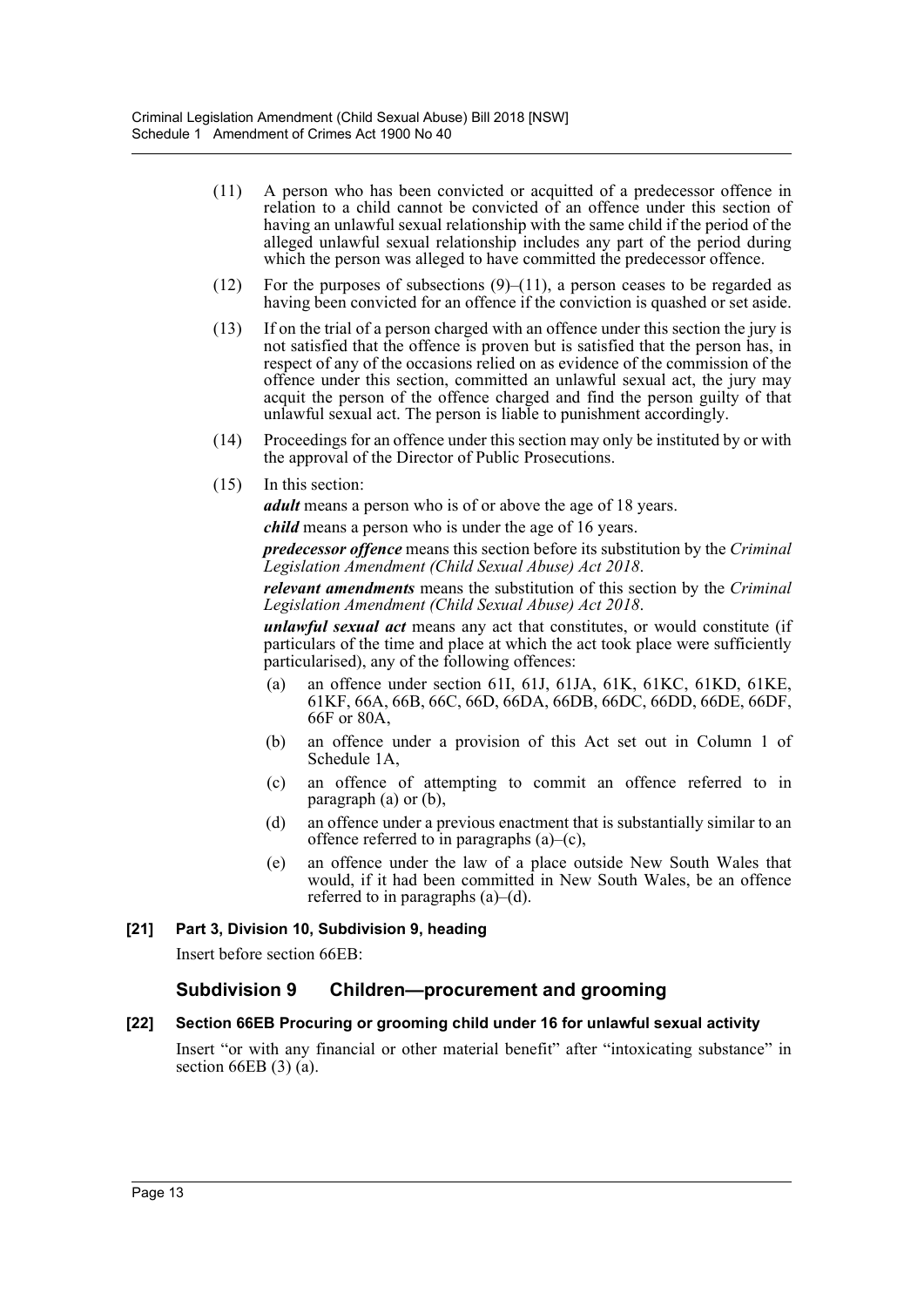### **[23] Section 66EC**

Insert after section 66EB:

#### **66EC Grooming a person for unlawful sexual activity with a child under the person's authority**

(1) In this section:

*adult person* means a person who is of or above the age of 18 years.

*child* means a person who is under the age of 16 years.

*unlawful sexual activity* means an act that constitutes an offence under this Division or Division 10A, 15 or 15A (or, in the case of an act occurring outside this State, that would constitute such an offence if it occurred in this State).

- (2) An adult person:
	- (a) who provides a person (other than a child) with any financial or other material benefit, and
	- (b) who does so with the intention of making it easier to procure a child who is under the authority of the person for unlawful sexual activity with the adult person or any other person,

is guilty of an offence.

Maximum penalty:

- (a) in the case of a child who is under the age of 14 years—imprisonment for 6 years, or
- (b) in any other case—imprisonment for 5 years.
- (3) Proceedings for an offence under this section may only be instituted by or with the approval of the Director of Public Prosecutions.

### **[24] Part 3, Division 10, Subdivision 10, heading**

Insert before section 66F:

# **Subdivision 10 Sexual offences—cognitive impairment**

### **[25] Section 66F Sexual offences—cognitive impairment**

Omit section 66F (4).

### **[26] Section 66F (5)–(8)**

Omit the subsections. Insert instead:

### (5) **Consent not a defence for sexual intercourse**

The consent of a person who has a cognitive impairment is not a defence to a charge for an offence under subsection  $(2)$  or  $(3)$  (or under section 344A in connection with such an offence).

### (6) **Consent not a defence for sexual touching or sexual act**

The consent of a person who has a cognitive impairment is not a defence to a charge for an offence under section 61KC, 61KD, 61KE or 61KF (or under section 344A in connection with such an offence) if:

- (a) the accused was responsible for the care of that person (whether generally or at the time of the conduct constituting the offence), or
- (b) the accused engaged in the conduct constituting the offence with the intention of taking advantage of that person's cognitive impairment.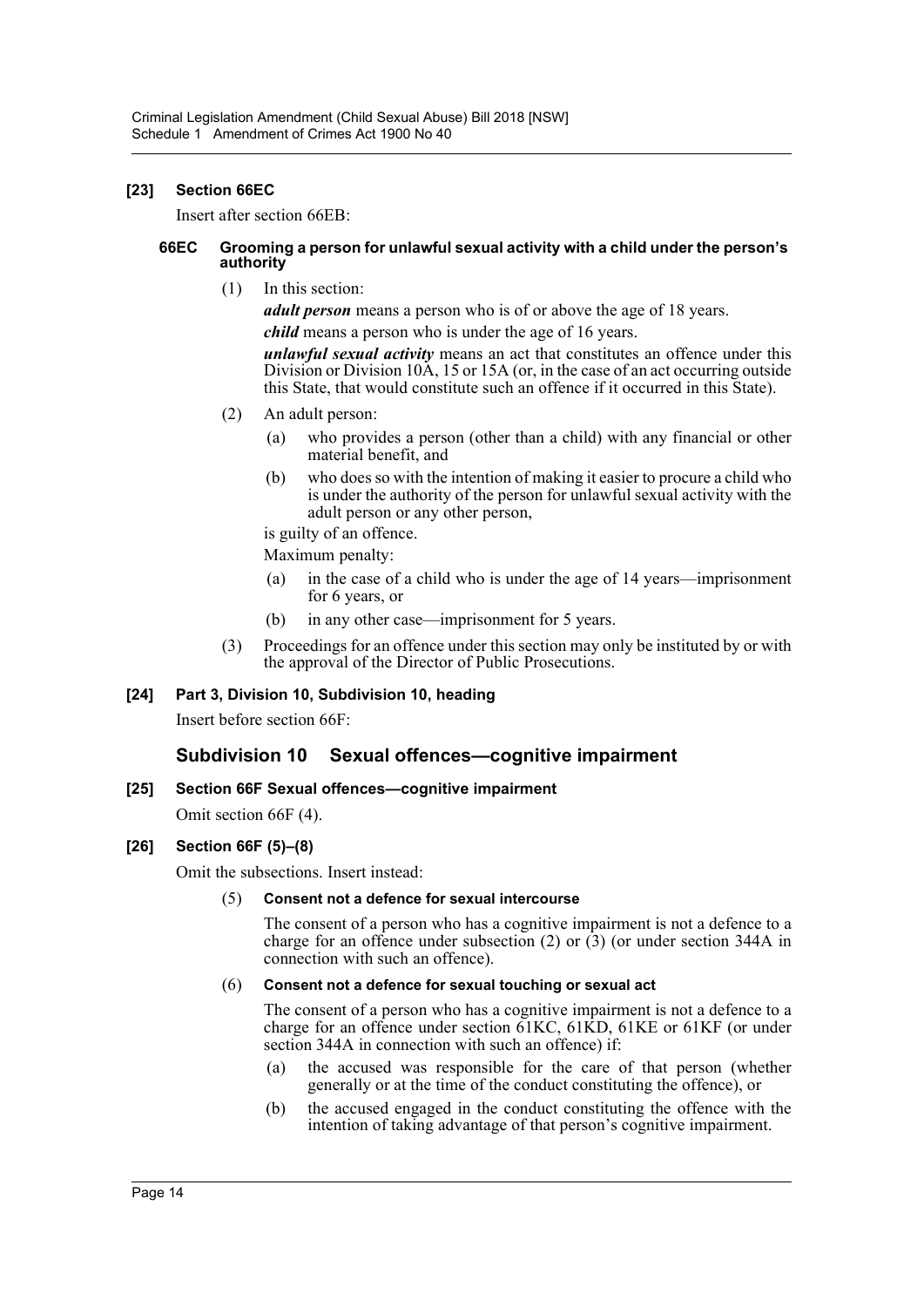### (7) **Defences**

It is a defence to a charge for an offence under subsection (2) or (3) (or under section 344A in connection with such an offence) or an offence referred to in subsection (6) in which the prosecution relies on the operation of that subsection:

- (a) if, at the time of the conduct constituting the offence:
	- (i) the accused did not know the person to whom the charge relates had a cognitive impairment, or
	- (ii) the accused was married to the person to whom the charge relates or was the de facto partner of that person, or
- (b) if the act constituting the offence was carried out for any proper medical or hygienic purpose.

### (8) **Approval of Attorney General for prosecution**

A prosecution for any of the following offences may not be commenced without the approval of the Attorney General:

- (a) an offence under subsection (2) or (3) (or under section 344A in connection with such an offence),
- (b) an offence referred to in subsection (6) in which the prosecution relies on the operation of that subsection.

# **[27] Part 3, Division 10, Subdivision 11**

Insert before section 73:

# **Subdivision 11 Sexual offences—young person under special care**

### **72B Definitions**

In this Subdivision:

*authorised carer* has the same meaning as in the *Children and Young Persons (Care and Protection) Act 1998*.

*member of the teaching staff* of a school means:

- (a) a teacher at the school, or
- (b) the principal or a deputy principal at the school, or
- (c) any other person employed at the school who has students at the school under his or her care or authority.

*young person* means a person who is of or above the age of 16 years and under the age of 18 years.

### **[28] Section 73 Sexual intercourse—young person between 16 and 18 under special care**

Omit "another person" wherever occurring in section 73 (1) and (2).

Insert instead "a young person".

### **[29] Section 73 (3)**

Omit "a person". Insert instead "a young person".

### **[30] Section 73 (3) (a)**

Omit "foster parent" wherever occurring. Insert instead "authorised carer".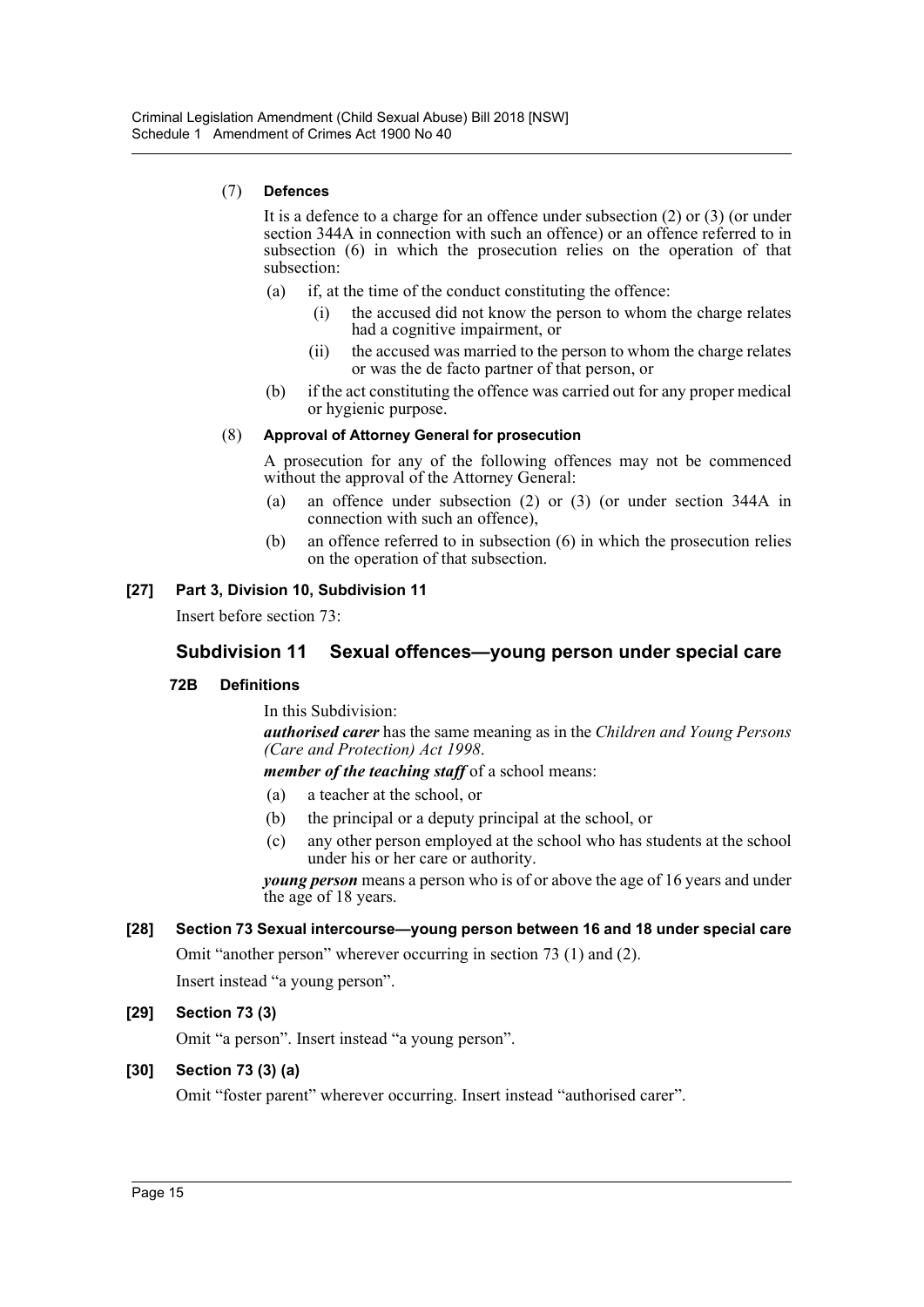### **[31] Section 73 (4)**

Omit the subsection.

**[32] Section 73 (5)**

Omit "the other person". Insert instead "the young person".

### **[33] Section 73 (6)**

Omit the subsection.

### **[34] Section 73A**

Insert after section 73:

#### **73A Sexual touching—young person between 16 and 18 under special care**

- (1) Any person who intentionally:
	- (a) sexually touches a young person under the person's special care, or
	- (b) incites a young person under the person's special care to sexually touch the person, or
	- (c) incites a young person under the person's special care to sexually touch another person, or
	- (d) incites another person to sexually touch a young person under the first person's special care,

is guilty of an offence.

Maximum penalty:

- (a) in the case of a young person who is of or above the age of 16 years and under the age of 17 years—imprisonment for 4 years, or
- (b) in the case of a young person who is of or above the age of 17 years and under the age of 18 years—imprisonment for 2 years.
- (2) A person does not commit an offence under this section if the person and the young person to whom the charge relates were, at the time the offence is alleged to have been committed, married to each other.
- (3) For the purposes of this section, a young person (*the victim*) is under the special care of another person (*the offender*) if, and only if:
	- (a) the offender is the parent, grandparent, step-parent, guardian or authorised carer of the victim or the de facto partner of a parent, guardian or authorised carer of the victim, or
	- (b) the offender is a member of the teaching staff of the school at which the victim is a student, or
	- (c) the offender has an established personal relationship with the victim in connection with the provision of religious, sporting, musical or other instruction to the victim, or
	- (d) the offender is a custodial officer of an institution of which the victim is an inmate, or
	- (e) the offender is a health professional and the victim is a patient of the health professional.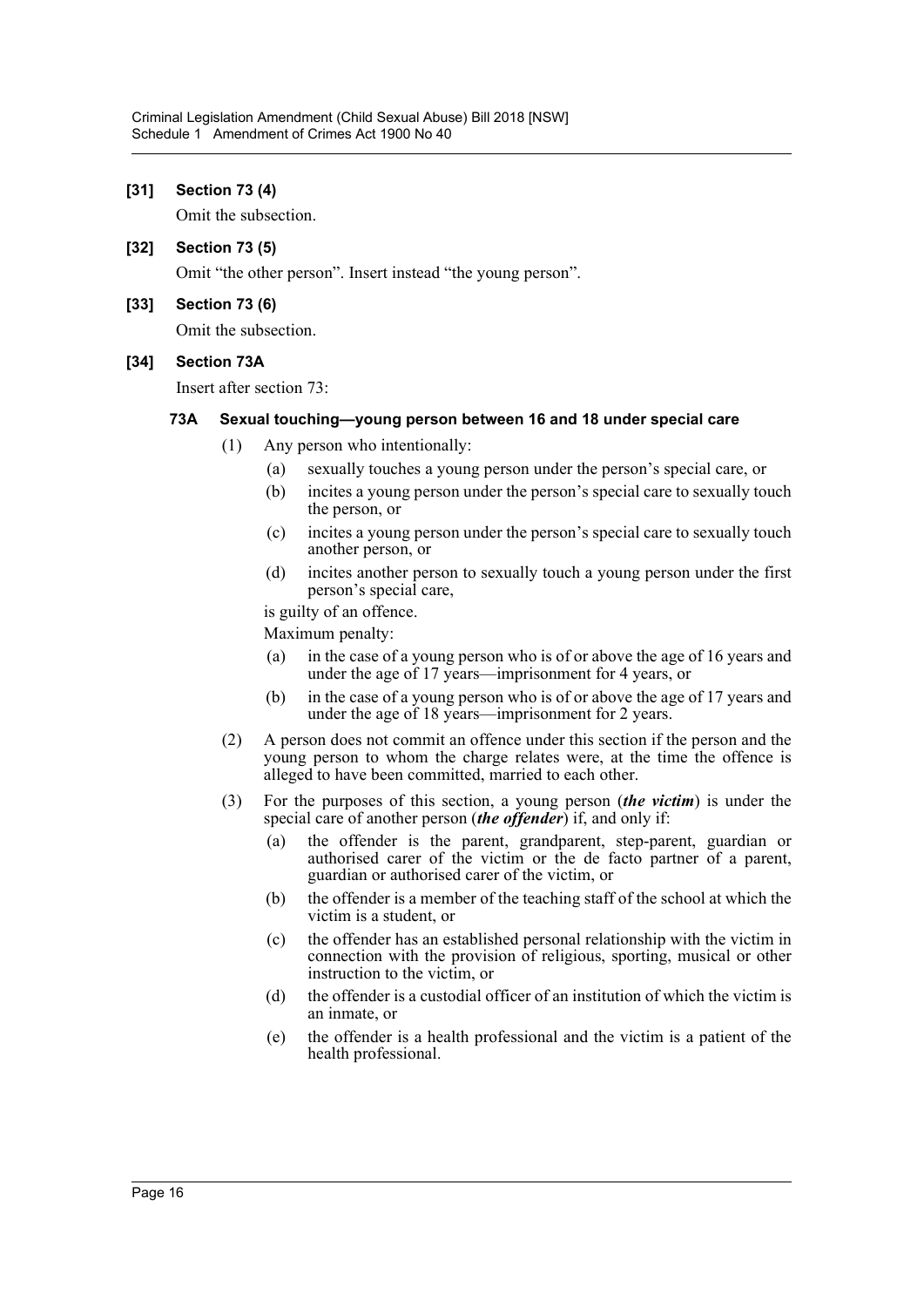**[35] Part 3, Division 10, Subdivision 12, heading** Insert before section 78A:

# **Subdivision 12 Incest**

**[36] Part 3, Division 10, Subdivision 13, heading** Insert before section 79:

# **Subdivision 13 Bestiality**

**[37] Part 3, Division 10, Subdivision 14, heading** Insert before section 80A:

# **Subdivision 14 Sexual assault by forced self-manipulation**

**[38] Part 3, Division 10, Subdivision 15, heading** Insert after section 80A:

# **Subdivision 15 Miscellaneous**

- **[39] Section 80AB Alternative verdicts (as renumbered by item [9])** Omit "61M or 61O" from section 80AB (1). Insert instead "61KD or 61KF".
- **[40] Section 80AB (1)**

Omit "61L or 61N". Insert instead "61KC or 61KE".

**[41] Section 80AB (6)** Omit "section 61O (2A)". Insert instead "section 66DF".

# **[42] Section 80AB (6)**

Omit "section 61O (2) or 61N". Insert instead "section 66DC or 66DD".

- **[43] Section 80AE Consent no defence in certain cases (as renumbered by item [9])** Insert ", 66DA, 66DB, 66DC, 66DD, 66DE, 66DF" after "66D".
- **[44] Section 80AE (as renumbered by item [9])** Insert "66EC," after "66EB,".
- **[45] Section 80AE (as renumbered by item [9])** Insert "73A," after "73,".

# **[46] Sections 80AF and 80AG**

Insert after section 80AE (as renumbered by item [9]):

### **80AF Uncertainty about time when sexual offence against child occurred**

- (1) This section applies if:
	- (a) it is uncertain as to when during a period conduct is alleged to have occurred, and
	- (b) the victim of the alleged conduct was for the whole of that period a child, and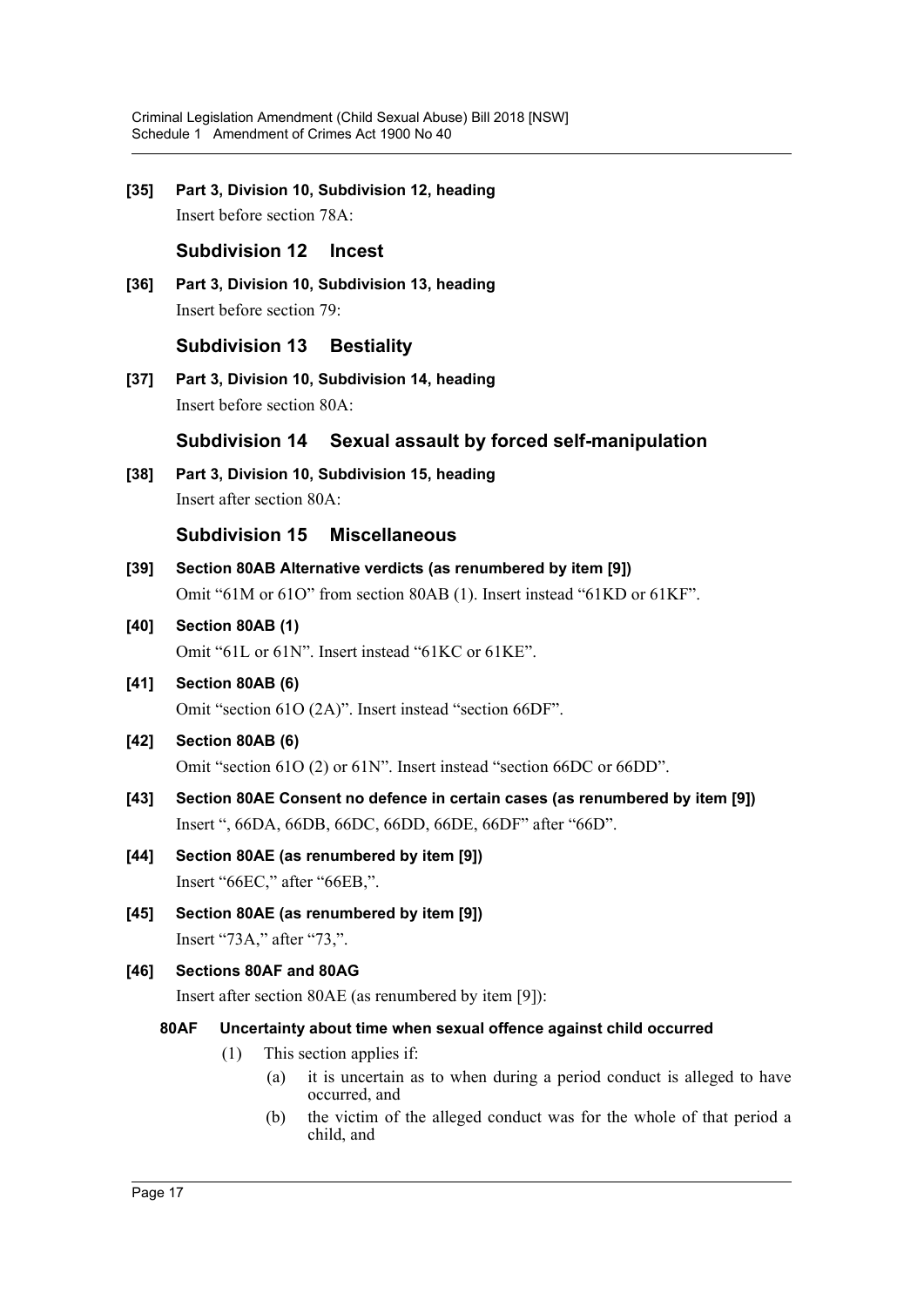- (c) there was no time during that period that the alleged conduct, if proven, would not have constituted a sexual offence, and
- (d) because of a change in the law or a change in the age of the child during that period, the alleged conduct, if proven, would have constituted more than one sexual offence during that period.
- (2) In such a case, a person may be prosecuted in respect of the conduct under whichever of those sexual offences has the lesser maximum penalty regardless of when during that period the conduct actually occurred, and in prosecuting that offence:
	- (a) any requirement to establish that the offence charged was in force is satisfied if the prosecution can establish that the offence was in force at some time during that period, and
	- (b) any requirement to establish that the victim was of a particular age is satisfied if the prosecution can establish that the victim was of that age at some time during that period.
- (3) In this section:

*child* means a person who is under the age of 16 years.

*sexual offence* means the following offences regardless of when the offence occurred:

- (a) an offence under a provision of this Division or Division 10A, 10B, 15 or 15A,
- (b) an offence under a provision of this Act set out in Column 1 of Schedule 1A,
- (c) an offence (whether under section 344A or otherwise) of attempting to commit any offence referred to in paragraph (a) or (b),
- (d) an offence under a previous enactment that is substantially similar to an offence referred to in paragraphs  $(a)$ – $(c)$ .

### **80AG Defence of similar age**

- (1) It is a defence to a prosecution for an offence under section 66C (3), 66DB, 66DD, 73 or 73A if the alleged victim is of or above the age of 14 years and the age difference between the alleged victim and the accused person is no more than 2 years.
- (2) In any criminal proceedings in which the application of this section is raised, the prosecution has the onus of proving, beyond reasonable doubt, that the alleged victim was less than 14 years of age or that the difference in age between the alleged victim and the accused person is more than 2 years.

### **[47] Section 80G Incitement to commit sexual offence**

Omit section 80G (5) (a) and (b). Insert instead:

- (a) an offence under section 61KC, 61KD, 61KE, 61KF, 66DA, 66DB, 66DC, 66DD, 66DE, 66DF or 73A that is constituted by inciting another person to sexual touching or a sexual act within the meaning of Division 10,
- (b) an offence under section 66EB, 66EC, 78B or 80 or an offence under section 344A of attempting to commit an offence under Division 10, 10A or 15.

# **[48] Section 91C Definitions**

Omit "section 61H". Insert instead "Division 10".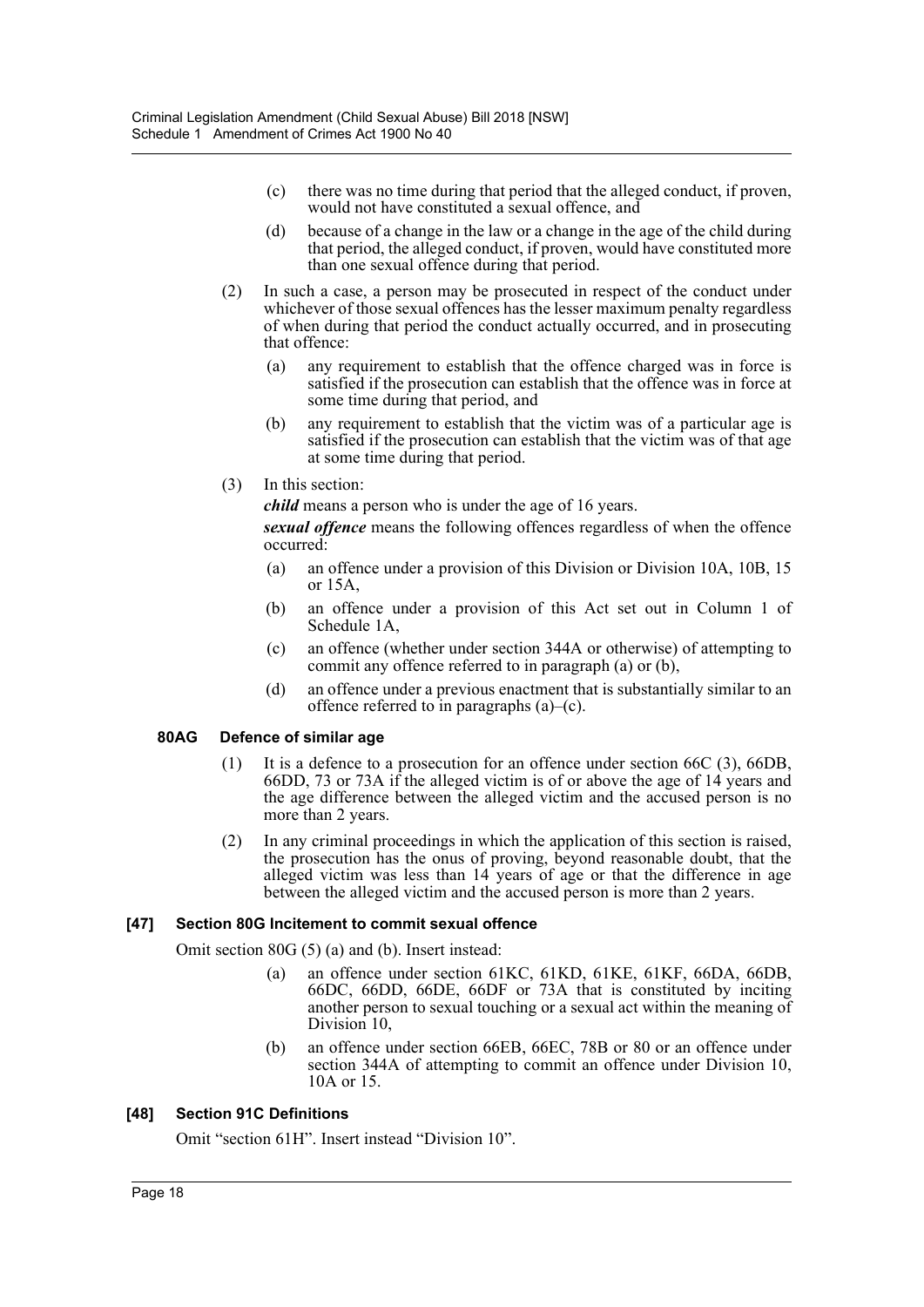### **[49] Section 91FA Definitions**

Insert in alphabetical order:

*young person* means a person who is of or above the age of 16 years and under the age of 18 years.

### **[50] Section 91G Children not to be used for production of child abuse material**

Insert after section 91G (5):

(6) Proceedings for an offence under this section against a child or young person may only be instituted by or with the approval of the Director of Public Prosecutions.

### **[51] Section 91H Production, dissemination or possession of child abuse material**

Insert after section 91H (2):

(3) Proceedings for an offence under this section against a child or young person may only be instituted by or with the approval of the Director of Public Prosecutions.

### **[52] Section 91HAA**

Insert after section 91H:

### **91HAA Exception**

A person does not commit an offence under section 91H of possessing child abuse material if:

- (a) the possession of the material occurred when the accused person was under the age of 18 years, and
- (b) a reasonable person would consider the possession of the material by the accused person as acceptable having regard to each of the following (to the extent relevant):
	- (i) the nature and content of the material,
	- (ii) the circumstances in which the material was produced and came into the possession of the accused person,
	- (iii) the age, intellectual capacity, vulnerability or other relevant circumstances of the child depicted in the material,
	- (iv) the age, intellectual capacity, vulnerability or other relevant circumstances of the accused person at the time the accused person first came into possession of the material and at the time that the accused person's possession of the material first came to the attention of a police officer,
	- (v) the relationship between the accused person and the child depicted in the material.

### **[53] Section 91HA Defences**

Insert after section 91HA (8):

#### (9) **Person producing, disseminating or possessing depictions of himself or herself**

It is a defence in proceedings for an offence against section 91H of possessing child abuse material if the only person depicted in the material is the accused person.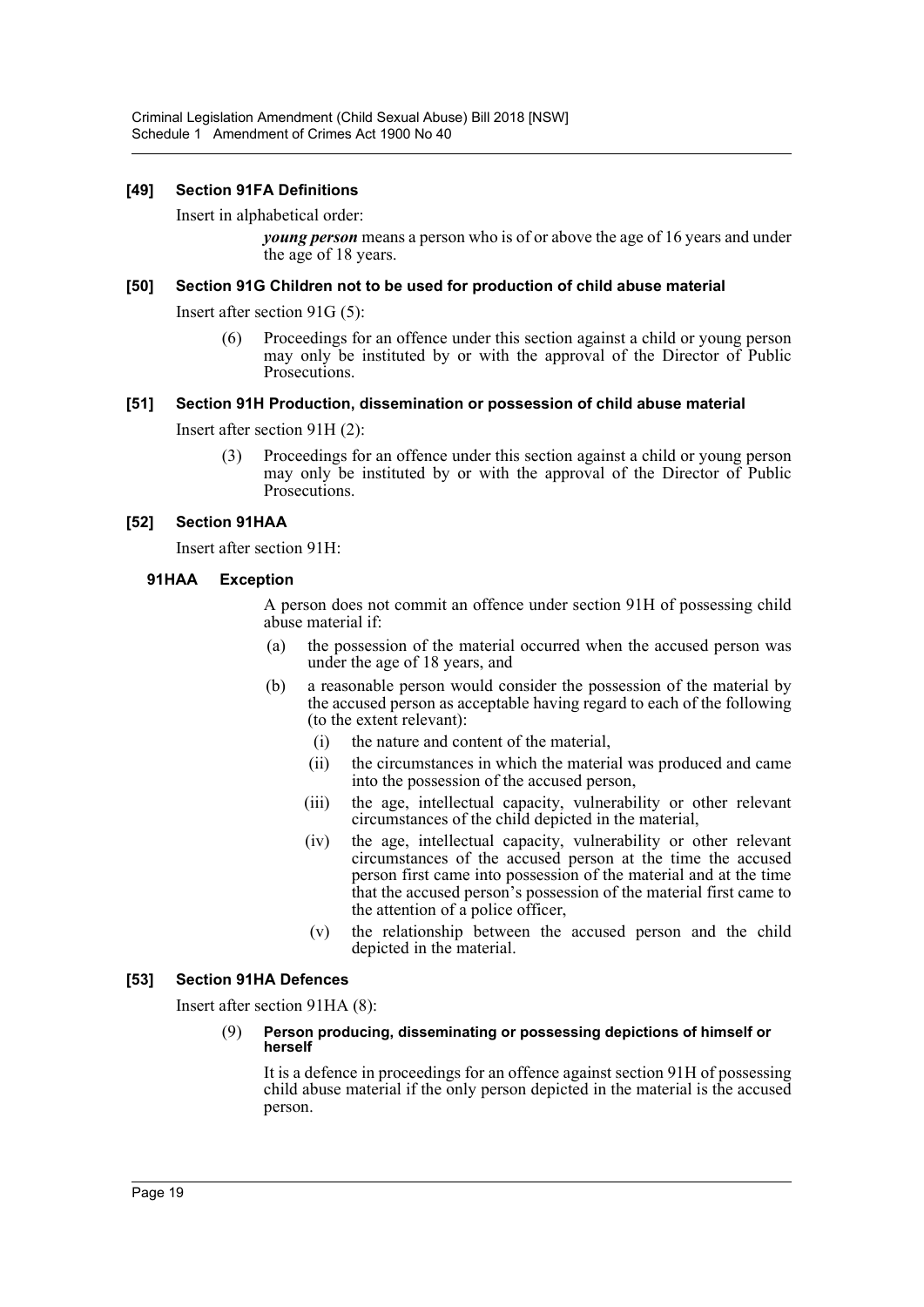- (10) It is a defence in proceedings for an offence against section 91H of producing or disseminating child abuse material if:
	- (a) the production or dissemination of the material occurred when the accused person was under the age of 18 years, and
	- (b) the only person depicted in the material is the accused person.
- (11) Material that depicts a person other than the accused person is taken, for the purposes of this section, to depict only the accused person if the material would no longer be child abuse material were the depiction of the accused person to be removed.
- (12) The onus of proving under subsection (9) or (10) that material depicts the accused person and no other person lies with the accused person on the balance of probabilities.

### **[54] Section 311 Definitions**

Insert in alphabetical order in section 311 (1):

*adult* means a person who is of or above the age of 18 years.

### **[55] Section 313 Knowledge about type of offence is unnecessary**

Insert "or child abuse offence (within the meaning of section 316A)" after "serious indictable offence" wherever occurring.

#### **[56] Section 316 Concealing serious indictable offence**

Omit "Attorney General" from section 316 (4).

Insert instead "Director of Public Prosecutions".

### **[57] Section 316 (6)**

Insert after section 316 (5):

(6) In this section:

*serious indictable offence* does not include a child abuse offence (within the meaning of section 316A).

**Note.** Concealing a child abuse offence is an offence under section 316A. A section 316A offence can only be committed by an adult.

### **[58] Section 316A**

Insert after section 316:

### **316A Concealing child abuse offence**

- (1) An adult:
	- (a) who knows, believes or reasonably ought to know that a child abuse offence has been committed against another person, and
	- (b) who knows, believes or reasonably ought to know that he or she has information that might be of material assistance in securing the apprehension of the offender or the prosecution or conviction of the offender for that offence, and
	- (c) who fails without reasonable excuse to bring that information to the attention of a member of the NSW Police Force as soon as it is practicable to do so,

is guilty of an offence.

Maximum penalty: Imprisonment for 2 years.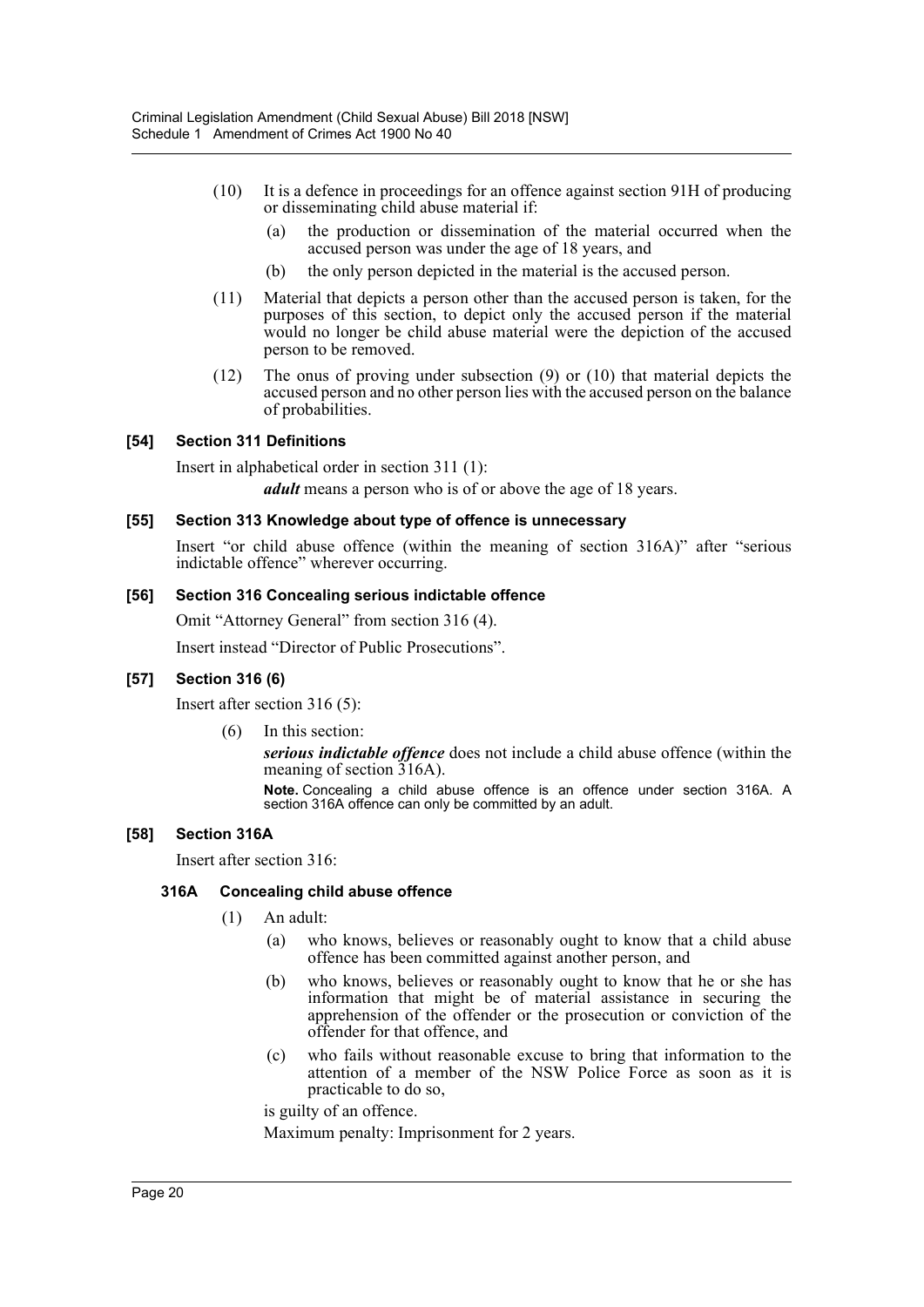- (2) For the purposes of subsection  $(1)$ , a person has a reasonable excuse for failing to bring information to the attention of a member of the NSW Police Force if:
	- (a) the person believes on reasonable grounds that the information is already known to police, or
	- (b) the person has reported the information in accordance with the applicable requirements under Part 2 of Chapter 3 of the *Children and Young Persons (Care and Protection) Act 1998* or believes on reasonable grounds that another person has done so, or
	- (c) the person has reported the information to the Ombudsman under Part 3A of the *Ombudsman Act 1974* or believes on reasonable grounds that another person has done so, or
	- (d) the person has reasonable grounds to fear for the safety of the person or any other person (other than the offender) if the information were to be reported to police, or
	- (e) the information was obtained by the person when the person was under the age of 18 years, or
	- (f) the alleged victim was an adult at the time that the information was obtained by the person and the person believes on reasonable grounds that the alleged victim does not wish the information to be reported to police.
- (3) Subsection (2) does not limit the grounds on which it may be established that a person has a reasonable excuse for failing to bring information to the attention of a member of the NSW Police Force.
- (4) A person who solicits, accepts or agrees to accept any benefit for the person or any other person in consideration for doing anything that would be an offence under subsection (1) is guilty of an offence.

Maximum penalty: Imprisonment for 5 years.

- (5) It is not an offence under subsection (4) merely to solicit, accept or agree to accept the making good of loss or injury caused by an offence or the making of reasonable compensation for that loss or injury.
- (6) A prosecution for an offence under subsection (1) is not to be commenced against a person without the approval of the Director of Public Prosecutions in respect of information obtained by an adult in the course of practising or following a profession, calling or vocation prescribed by the regulations for the purposes of this subsection.
- (7) The regulations may prescribe a profession, calling or vocation as referred to in subsection (6).
- (8) The reporting of information by a person in good faith under this section:
	- (a) does not constitute unprofessional conduct or a breach of professional ethics on the part of the person, and
	- (b) does not make the person subject to any civil liability in respect of it (including liability for defamation).
- (9) In this section:

*child* means a person who is under the age of 18 years.

### *child abuse offence* means:

(a) murder or manslaughter of a child (including under section 22A), or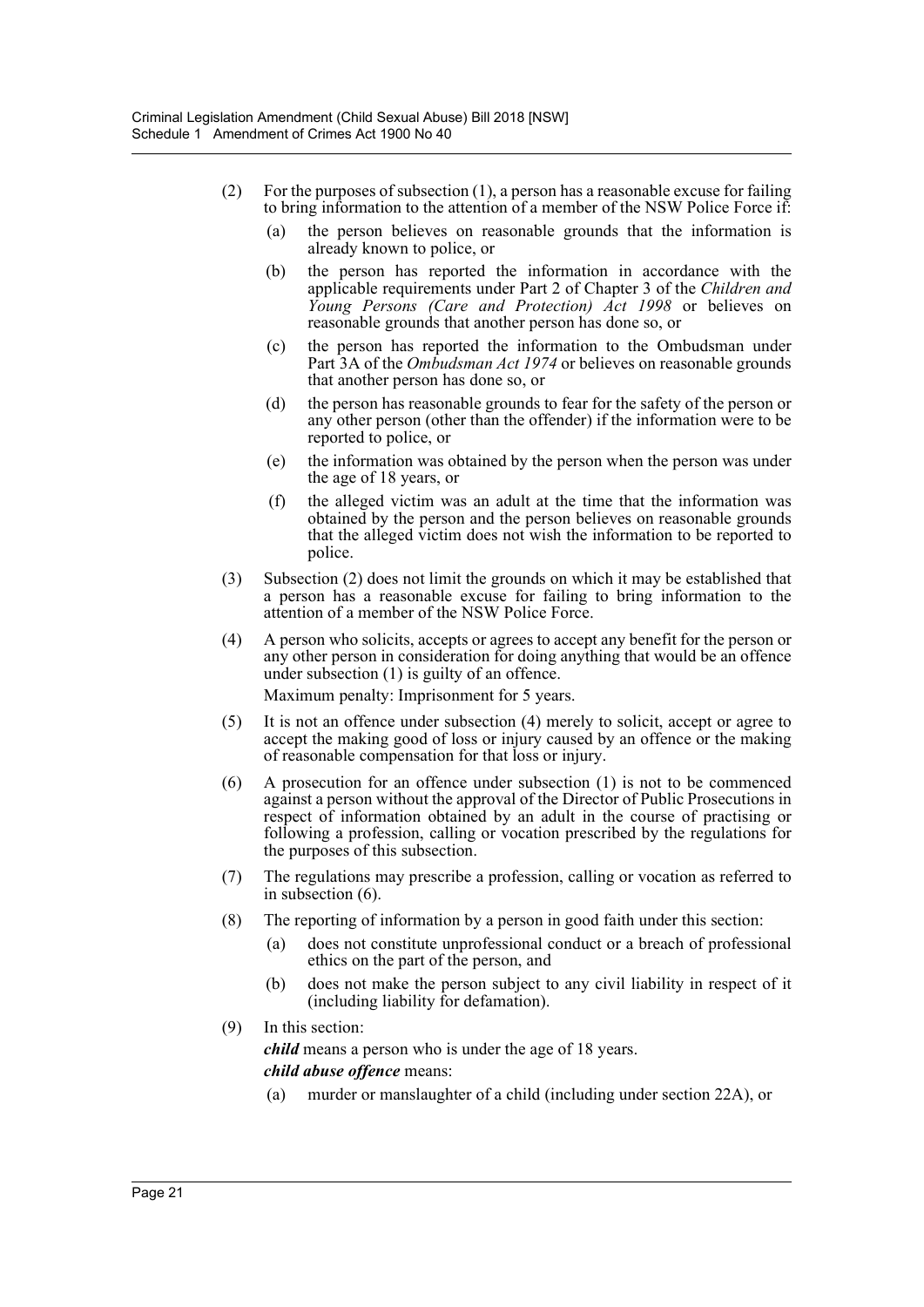- (b) an offence under section 27, 29, 33, 35, 37, 38, 38A, 39, 41, 41A, 44, 45, 45A, 46, 59, 60E, 86 or 91J or Division 10, 10A, 10B or 15 of Part 3 where the alleged victim is a child, or
- (c) an offence under section 42, 43, 43A, 91G or 91H, or
- (d) an offence under a provision of this Act set out in Column 1 of Schedule 1A where the alleged victim was a child, or
- (e) an offence of attempting to commit an offence referred to in paragraphs (a)–(d), or
- (f) an offence under a previous enactment that is substantially similar to an offence referred to in paragraphs  $(a)$ – $(e)$ .

*obtain* includes receive or become aware of.

### **[59] Schedule 1A**

Insert before Schedule 2:

# **Schedule 1A Former sexual offences**

(Sections 66EA, 80AF and 316A)

| Column 1                        | Column <sub>2</sub>                                                                                              |
|---------------------------------|------------------------------------------------------------------------------------------------------------------|
| <b>Provision of</b><br>this Act | Description of offence (for guidance only as the description of the<br>offence may have changed over time)       |
| Section 61B                     | Maliciously inflicting grievous bodily harm with intent to have sexual<br>intercourse                            |
| Section 61C                     | Maliciously inflicting actual bodily harm with intent to have sexual intercourse                                 |
| Section 61D                     | Sexual intercourse without consent                                                                               |
| Section 61E                     | Indecent assault and act of indecency                                                                            |
| Section 61F                     | Attempted offence under section 61B, 61C, 61D or 61E                                                             |
| Section 61L                     | Indecent assault                                                                                                 |
| Section 61M                     | Aggravated indecent assault                                                                                      |
| Section 61N                     | Act of indecency                                                                                                 |
| Section 61O                     | Aggravated act of indecency                                                                                      |
| Section 61P                     | Attempt to commit an offence under sections 61I-61O                                                              |
| Section 63                      | Rape                                                                                                             |
| Section 65                      | Attempted rape                                                                                                   |
| Section 65A                     | Sexual intercourse procured by non-violent threats                                                               |
| Section 66                      | Carnal knowledge by fraud                                                                                        |
| Section 67                      | Carnal knowledge of a girl under 10                                                                              |
| Section 68                      | Attempted carnal knowledge of a girl under 10                                                                    |
| Section 71                      | Carnal knowledge of a girl between 10 and 14/Carnal knowledge of a girl<br>between 10 and 16                     |
| Section 72                      | Attempted carnal knowledge of a girl between 10 and 14/Attempted carnal<br>knowledge of a girl between 10 and 16 |
| Section 72A                     | Carnal knowledge of an idiot or imbecile                                                                         |
|                                 |                                                                                                                  |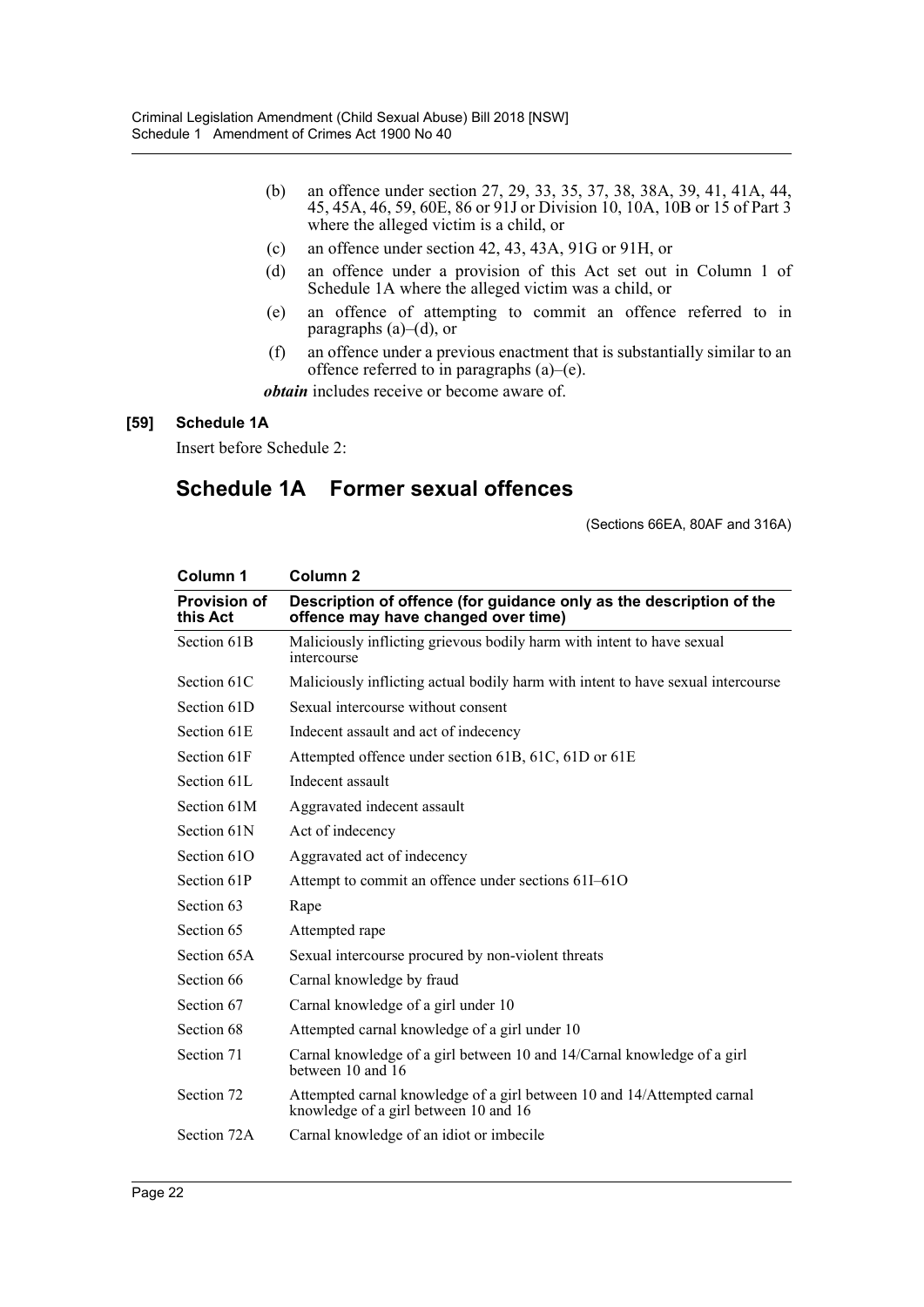| Column 1                        | Column <sub>2</sub>                                                                                                                            |
|---------------------------------|------------------------------------------------------------------------------------------------------------------------------------------------|
| <b>Provision of</b><br>this Act | Description of offence (for guidance only as the description of the<br>offence may have changed over time)                                     |
| Section 74                      | Attempted carnal knowledge of a girl between 10 and 16 by teacher<br>etc/Attempted carnal knowledge of a girl between 10 and 17 by teacher etc |
| Section 76                      | Indecent assault of female                                                                                                                     |
| Section 76A                     | Act of indecency with or toward girl under 16 years                                                                                            |
| Section 77                      | Indecent assault on girl under 14                                                                                                              |
| Section 78                      | Indecent assault on female above the age of 14                                                                                                 |
| Section 78H                     | Homosexual intercourse with male under 10                                                                                                      |
| Section 78I                     | Attempt, or assault with intent, to have homosexual intercourse with male under<br>10                                                          |
| Section 78K                     | Homosexual intercourse with male between 10 and 18                                                                                             |
| Section 78L                     | Attempt, or assault with intent, to have homosexual intercourse with male<br>between 10 and 18                                                 |
| Section 78M                     | Homosexual intercourse with idiot or imbecile                                                                                                  |
| Section 78N                     | Homosexual intercourse by teacher etc.                                                                                                         |
| Section 78O                     | Attempt, or assault with intent, to have homosexual intercourse with pupil etc                                                                 |
| Section 780                     | Act of gross indecency                                                                                                                         |
| Section 81                      | Indecent assault on a male                                                                                                                     |
| Section 81A                     | Procuring or attempting to procure the commission of an act of indecency by a<br>male person with another male person                          |
| Section 81B                     | Soliciting or inciting an offence under section 79, 81 or 81A in a public place                                                                |

# **[60] Schedule 2 Application of Act**

Omit "and 77". Insert instead "and 80AE".

### **[61] Schedule 11, heading**

Omit "**and transitional**". Insert instead "**, transitional and other**".

### **[62] Schedule 11**

Insert at the end of the Schedule, with appropriate Part and clause numbering:

# **Part Criminal Legislation Amendment (Child Sexual Abuse) Act 2018**

### **Indecent assault now sexual touching**

A reference in any Act or law to indecent assault is taken to include a reference to sexual touching within the meaning of Division 10 of Part 3 of this Act.

#### **Act of indecency now sexual touching and sexual act**

A reference in any Act or law to an act of indecency is taken to include a reference to sexual touching and sexual act within the meaning of Division 10 of Part 3 of this Act.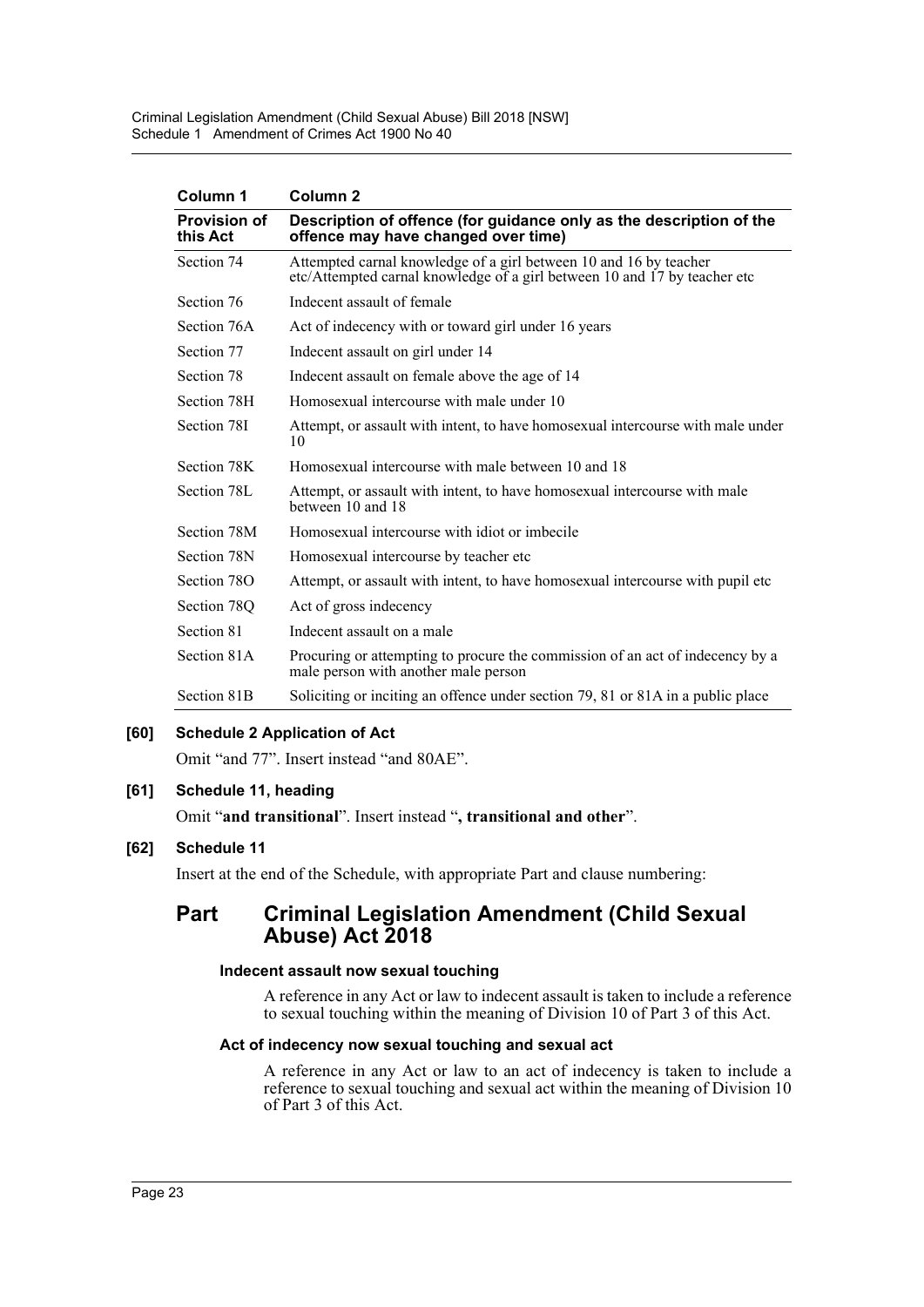#### **Omitted provisions**

Sections 61L–61P, as in force immediately before their repeal by the *Criminal Legislation Amendment (Child Sexual Abuse) Act 2018*, continue to apply to offences committed or alleged to have been committed before the repeal.

#### **Former section 61Q**

Section 61Q, as in force immediately before its renumbering and amendment by the *Criminal Legislation Amendment (Child Sexual Abuse) Act 2018*, continues to apply in respect of offences committed before that renumbering and amendment.

#### **Cognitive impairment—consent not a defence for indecent assault or act of indecency**

Section 66F (5)–(8), as in force immediately before their substitution by the *Criminal Legislation Amendment (Child Sexual Abuse) Act 2018*, continues to apply in respect of offences committed before that substitution.

### **Retrospective operation of repeal of section 78 limitation period**

The repeal of section 78 by the *Criminal Legislation (Amendment) Act 1992* is taken to have repealed that section retrospectively as if that section had never been enacted and consequently that section cannot be relied on to prevent any prosecution for an offence even if the offence occurred before that repeal.

#### **Incitement to commit sexual offence**

Section 80G (5), as in force immediately before its amendment by the *Criminal Legislation Amendment (Child Sexual Abuse) Act 2018*, continues to apply in respect of offences committed before that amendment.

### **Application of section 316A**

Section 316A, as inserted by the *Criminal Legislation Amendment (Child Sexual Abuse) Act 2018*, applies in respect of information obtained on or after the commencement of that section, including if that information relates to a child abuse offence that occurred or may have occurred before the commencement of that section.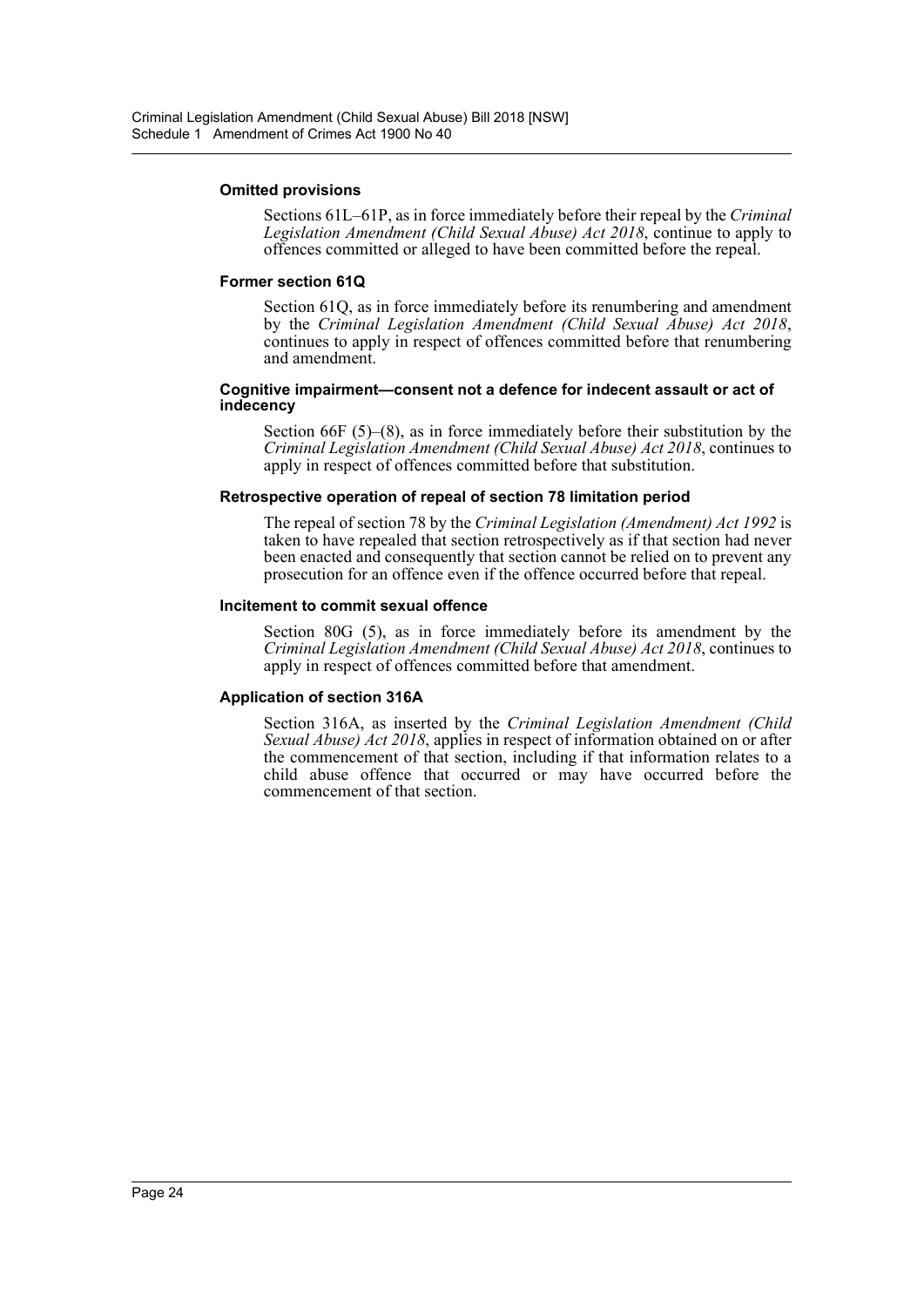# <span id="page-25-0"></span>**Schedule 2 Amendment of Child Protection (Offenders Registration) Act 2000 No 42**

# **[1] Section 3 Definitions**

Omit "an act of indecency" from paragraph (a1) of the definition of *Class 2 offence* in section  $3(1)$ .

Insert instead "sexual touching or a sexual act".

### **[2] Section 3 (1), definition of "Class 2 offence"**

Insert "or 66EC" after "66EB" in paragraph (a3).

### **[3] Section 3 (1), definition of "sexual intercourse"**

Omit the definition. Insert instead:

*sexual act*, *sexual intercourse* and *sexual touching* have the same meanings as in Division 10 of Part 3 of the *Crimes Act 1900*.

### **[4] Section 3 (7)**

Omit "an act of indecency". Insert instead "sexual touching or a sexual act".

#### **[5] Section 3A Registrable persons**

Omit "an act of indecency" from section 3A (2) (c) (i).

Insert instead "sexual touching or a sexual act".

#### **[6] Section 3C**

Insert after section 3B:

#### **3C Discretion to treat child offender as non-registrable**

- (1) A court that sentences a person for a sexual offence committed by the person when the person was a child may make an order declaring that the person is not to be treated as a registrable person for the purposes of this Act in respect of that offence.
- (2) While the order remains in force, the person is not a registrable person under this Act because of that offence.
- (3) A court may make an order under this section only if:
	- (a) the victim of the offence was under the age of 18 years at the time that the offence was committed, and
	- (b) the person has not previously been convicted of any other Class 1 offence or Class 2 offence, and
	- (c) the court does not impose in respect of the offence:
		- (i) a sentence of full-time detention, or
		- (ii) a control order (unless the court also, by order, suspends the execution of the control order), and
	- (d) the court is satisfied that the person does not pose a risk to the lives or sexual safety of one or more children, or of children generally.
- (4) This section applies only if the sexual offence concerned is a registrable offence and does not limit section 3A (2) (c) as it applies to offences committed by children.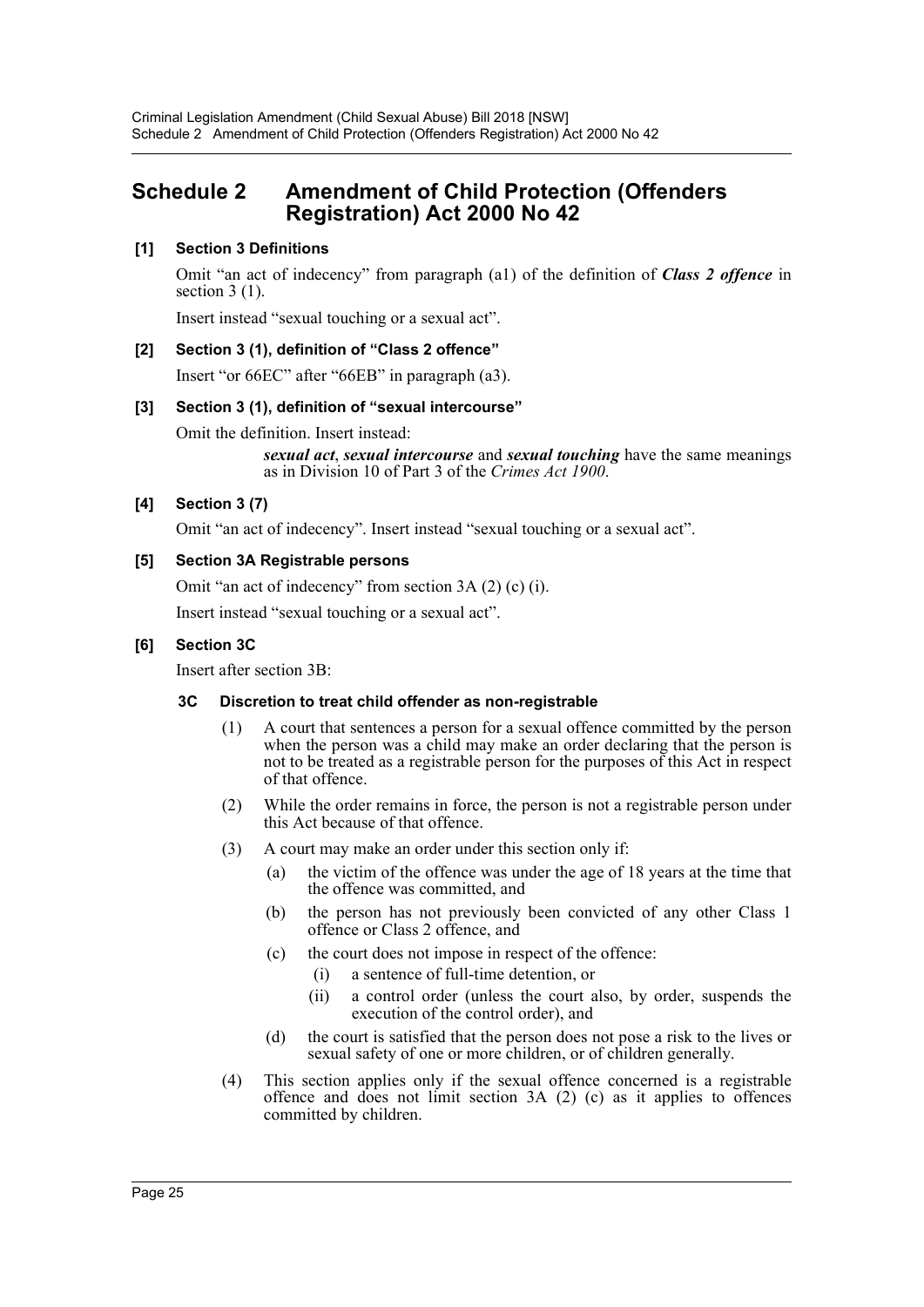- (5) If an order is made under this section, the order is taken, for the purpose of any provisions that enable the Crown or a prosecutor to appeal against a sentence imposed on the person, to be a part of the person's sentence.
- (6) In this section:

*control order* means an order under section 33 (1) (g) of the *Children (Criminal Proceedings) Act 1987*.

*full-time detention* has the same meaning as in the *Crimes (Sentencing Procedure) Act 1999*.

*sexual offence* means the following offences regardless of when the offence occurred:

- (a) an offence under a provision of Division 10, 10A, 15 or 15A of Part 3 of the *Crimes Act 1900* or under section 91J, 91K or 91L of that Act,
- (b) an offence under a provision of that Act set out in Column 1 of Schedule 1A to that Act,
- (c) an offence under section 233BAB of the *Customs Act 1901* of the Commonwealth involving items of child pornography or child abuse material,
- (d) an offence under Subdivision D of Division 474 of Part 10.6 of the *Criminal Code* of the Commonwealth,
- (e) an offence of attempting to commit any offence referred to in paragraphs  $(a)$ – $(d)$ ,
- (f) an offence under a previous enactment that is substantially similar to an offence referred to in paragraphs  $(a)$ – $(e)$ .

### **[7] Section 3H Risk to sexual safety of children—meaning**

Omit "Part" from section 3H (1). Insert instead "Act".

### **[8] Section 3AA**

Renumber section 3H as section 3AA and move to Part 1 after section 3.

### **[9] Schedule 2 Savings, transitional and other provisions**

Insert at the end of the Schedule, with appropriate Part and clause numbering:

# **Part Provisions consequent on enactment of Criminal Legislation Amendment (Child Sexual Abuse) Act 2018**

#### **Sexual touching and sexual act include former acts of indecency**

Any references in this Act to sexual touching or sexual act are taken, in a reference to any offence occurring before the commencement of this clause, to include a reference to an act of indecency.

### **Application of section 3C**

Section 3C, as inserted by the *Criminal Legislation Amendment (Child Sexual Abuse) Act 2018*, applies to sentences passed after the commencement of that section, regardless of when the offence was committed.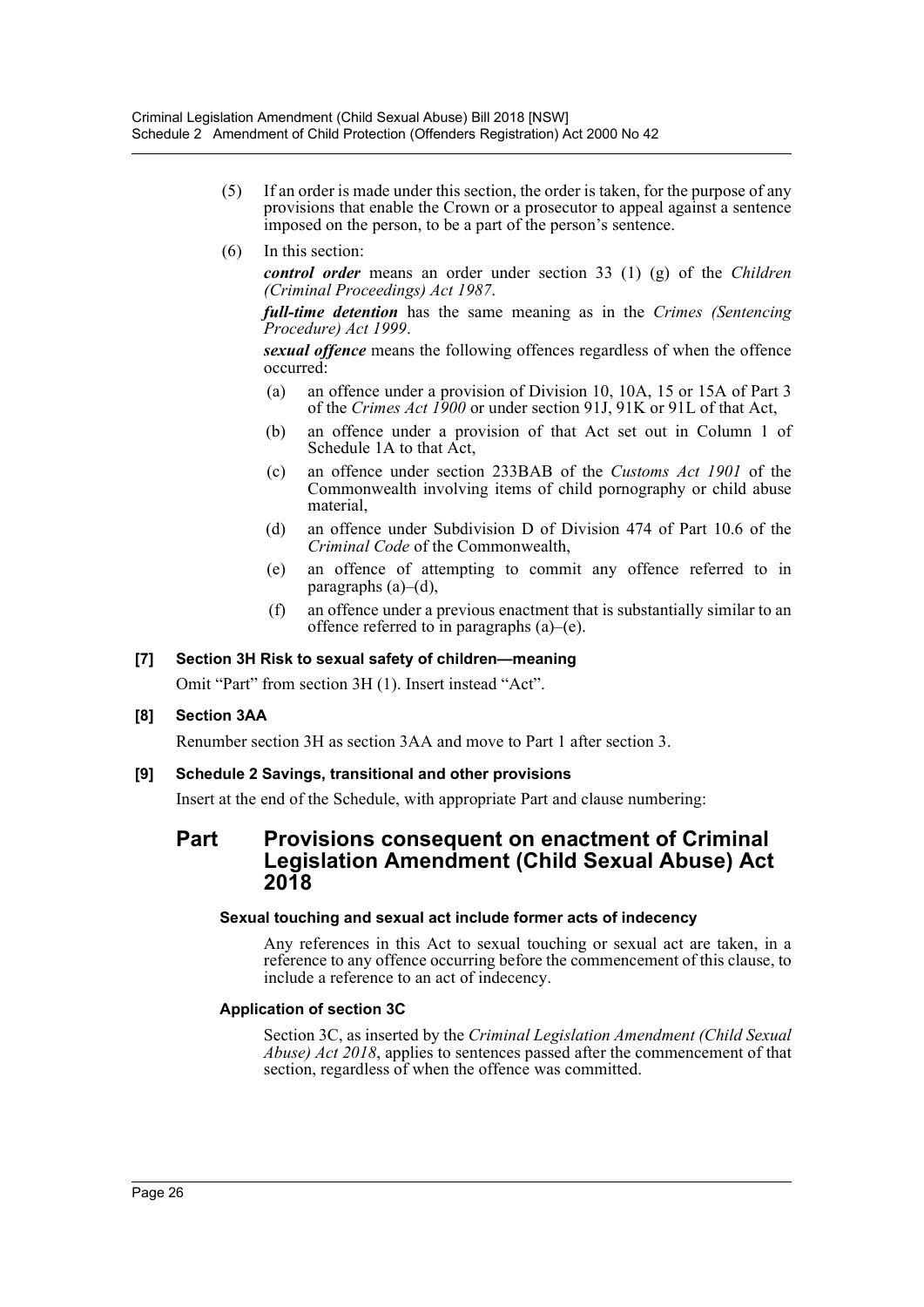# <span id="page-27-0"></span>**Schedule 3 Amendment of Crimes (Sentencing Procedure) Act 1999 No 92**

### **[1] Section 21A Aggravating, mitigating and other factors in sentencing**

Omit "61M, 61N, 61O" from paragraph (a) of the definition of *child sexual offence* in section  $21A(6)$ .

Insert instead "61KC, 61KD, 61KE, 61KF".

### **[2] Section 21A (6), definition of "child sexual offence"**

Insert "66DA, 66DB, 66DC, 66DD, 66DE, 66DF," after "66D," in paragraph (b).

### **[3] Section 21A (6), definition of "child sexual offence"**

Insert "66EC," after "66EB," in paragraph (b).

#### **[4] Section 21A (6), definition of "child sexual offence"**

Insert after paragraph (d):

(d1) an offence against a provision of the *Crimes Act 1900* set out in Column 1 of Schedule 1A to that Act where the person against whom the offence was committed was then under the age of 16 years, or

#### **[5] Section 21A (6), definition of "child sexual offence"**

Insert at the end of paragraph (e):

, or

(f) an offence under a previous enactment that is substantially similar to an offence referred to in any of the above paragraphs.

### **[6] Section 25AA**

Insert after section 25:

### **25AA Sentencing for child sexual offences**

- (1) A court must sentence an offender for a child sexual offence in accordance with the sentencing patterns and practices at the time of sentencing, not at the time of the offence.
- (2) However, the standard non-parole period for a child sexual offence is the standard non-parole period (if any) that applied at the time of the offence, not at the time of sentencing.
- (3) When sentencing an offender for a child sexual offence, a court must have regard to the trauma of sexual abuse on children as understood at the time of sentencing (which may include recent psychological research or the common experience of courts).
- (4) This section does not affect section 19.
- (5) In this section:

*child sexual offence* means the following offences regardless of when the offence occurred but only if the person against whom the offence was committed was then under the age of 16 years:

(a) an offence under a provision of Division 10, 10A, 10B, 15 or 15A of Part 3 of the *Crimes Act 1900*,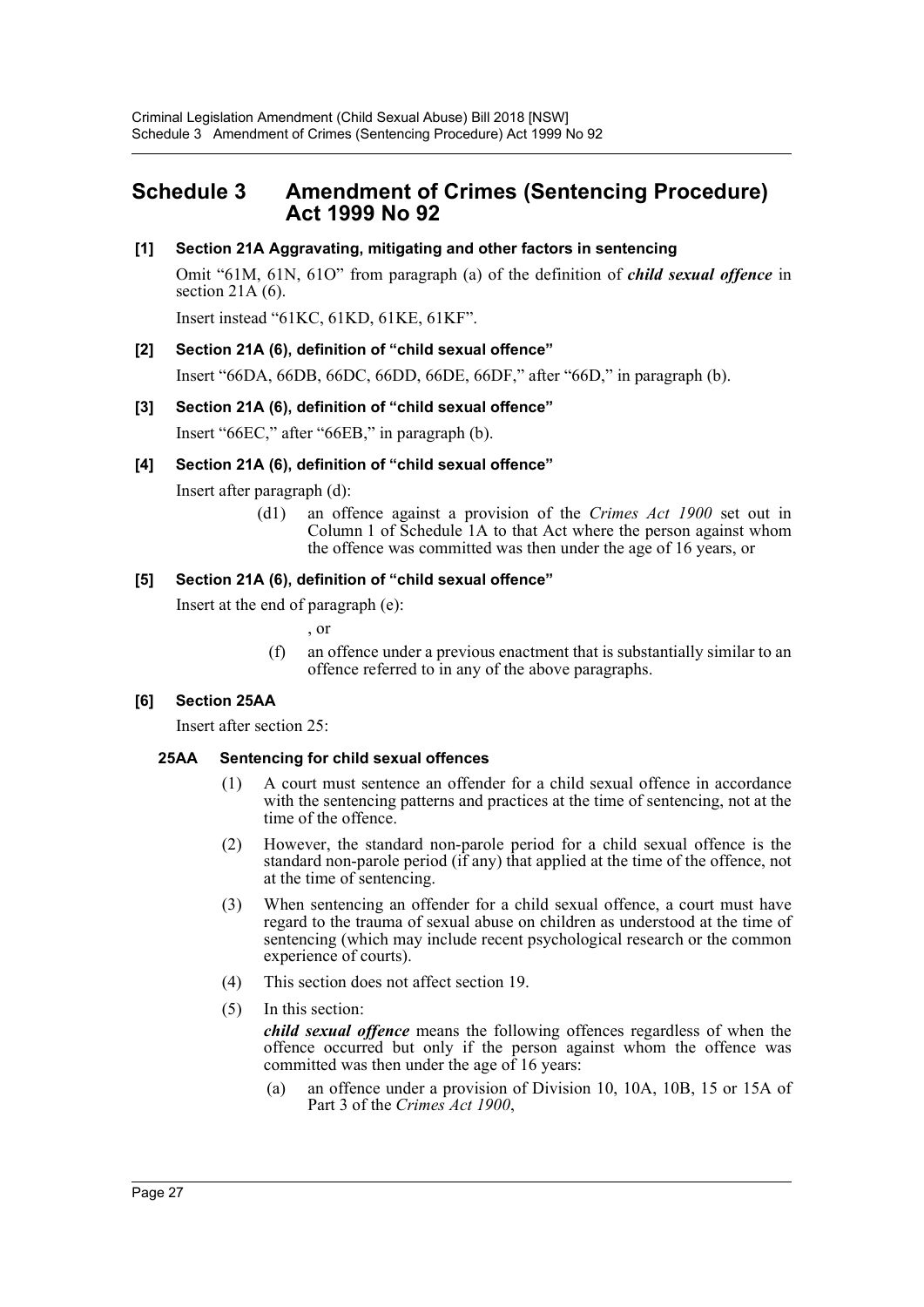- (b) an offence under a provision of that Act set out in Column 1 of Schedule 1A to that Act,
- (c) an offence of attempting to commit any offence referred to in paragraph (a) or (b),
- (d) an offence under a previous enactment that is substantially similar to an offence referred to in paragraphs  $(a)$ – $(c)$ .

### **[7] Part 4, Division 1A, Table**

Omit "Section 61M (1) of the *Crimes Act 1900* (aggravated indecent assault)" from item 9A.

Insert instead "Section 61KD (1) of the *Crimes Act 1900* (aggravated sexual touching)".

### **[8] Part 4, Division 1A, Table**

Omit "Section 61M (2) of the *Crimes Act 1900* (aggravated indecent assault)" from item 9B.

Insert instead "Section 66DA of the *Crimes Act 1900* (sexual touching—child under 10)".

### **[9] Section 66 Intensive correction not available for certain sexual offences**

Omit "as defined by section 61H" from section 66 (2) (a) (ii).

Insert instead "within the meaning of Division 10 of Part 3".

### **[10] Schedule 2 Savings, transitional and other provisions**

Insert at the end of the Schedule, with appropriate Part and clause numbering:

# **Part Provision consequent on enactment of Criminal Legislation Amendment (Child Sexual Abuse) Act 2018**

### **Standard non-parole periods**

The Table to Division 1A of Part 4 of this Act, as in force immediately before its amendment by the *Criminal Legislation Amendment (Child Sexual Abuse) Act 2018*, continues to apply in respect of an offence against section 61M (1) or (2) of the *Crimes Act 1900* committed before that amendment.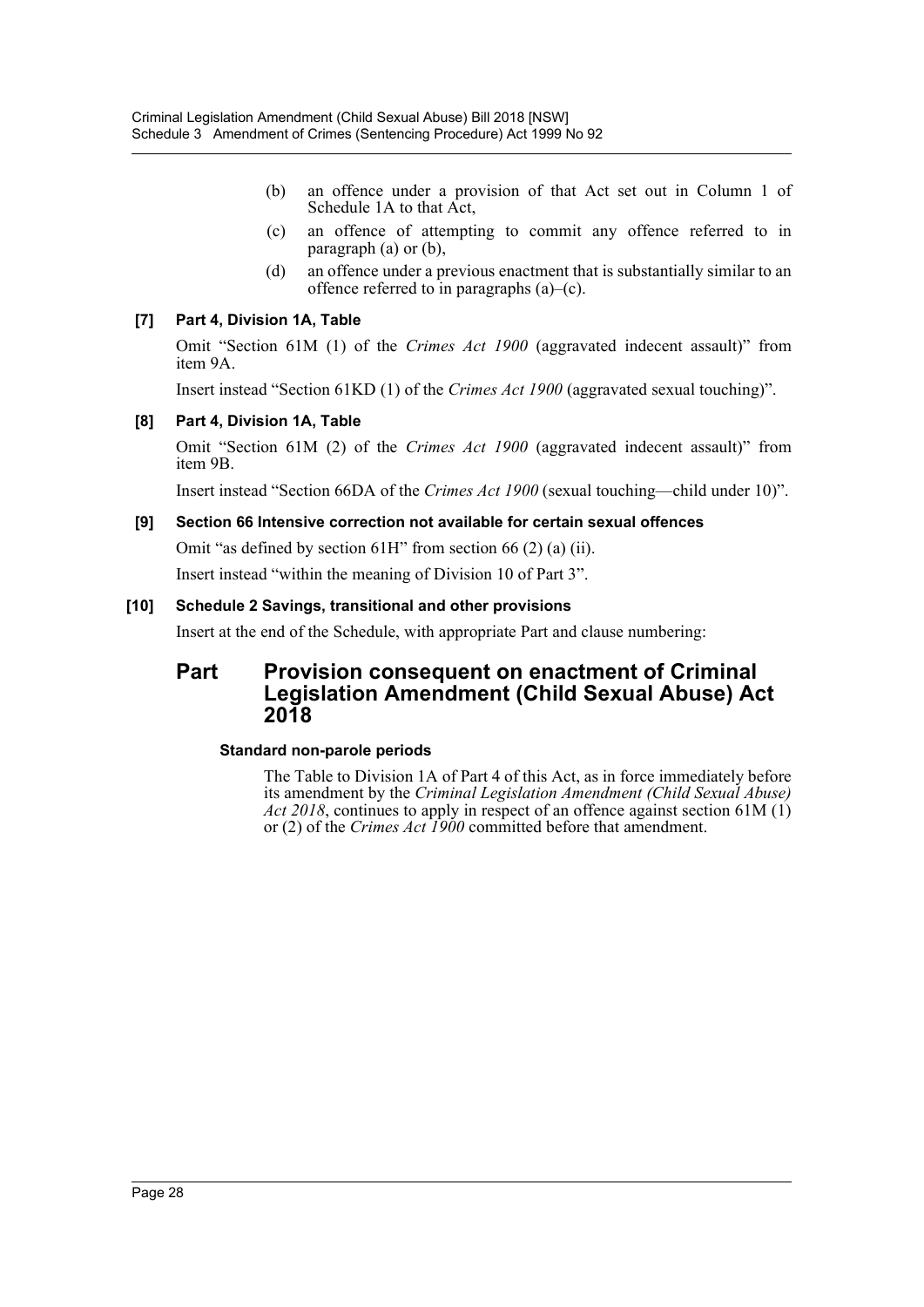# <span id="page-29-0"></span>**Schedule 4 Amendment of Criminal Procedure Act 1986 No 209**

# **[1] Section 3 Definitions**

Insert "43B," after "section" in paragraph (a) of the definition of *prescribed sexual offence* in section 3 (1).

- **[2] Section 3 (1), definition of "prescribed sexual offence"** Insert "61KC, 61KD, 61KE, 61KF," after "61K," in paragraph (a).
- **[3] Section 3 (1), definition of "prescribed sexual offence"** Insert "66DA, 66DB, 66DC, 66DD, 66DE, 66DF," after "66D," in paragraph (a).
- **[4] Section 3 (1), definition of "prescribed sexual offence"** Insert "66EC," after "66EB," in paragraph (a).
- **[5] Section 3 (1), definition of "prescribed sexual offence"** Insert "73A," after "73," in paragraph (a).
- **[6] Section 3 (1), definition of "prescribed sexual offence"** Omit "or 91G" from paragraph (a). Insert instead ", 91G or 316A".
- **[7] Section 268 Maximum penalties for Table 2 offences** Insert "61KC, 61KE, 61KF," after "61," in section 268 (2) (a).
- **[8] Section 268 (2) (a)**

Insert "66DD, 66DE, 66EC, 73A," after "or (1A),".

**[9] Section 293 Admissibility of evidence relating to sexual experience** Omit "as defined in section 61H (1)" from section 293 (4) (c) (i). Insert instead "within the meaning of Division 10 of Part 3".

# **[10] Section 293A**

Insert after section 293:

# **293A Warning may be given by Judge if differences in complainant's account**

- (1) This section applies if, on the trial of a person for a prescribed sexual offence, the Judge, after hearing submissions from the prosecution and the accused person, considers that there is evidence that suggests a difference in the complainant's account that may be relevant to the complainant's truthfulness or reliability.
- (2) In circumstances to which this section applies, the Judge may inform the jury:
	- (a) that experience shows:
		- (i) people may not remember all the details of a sexual offence or may not describe a sexual offence in the same way each time, and
		- (ii) trauma may affect people differently, including affecting how they recall events, and
		- (iii) it is common for there to be differences in accounts of a sexual offence, and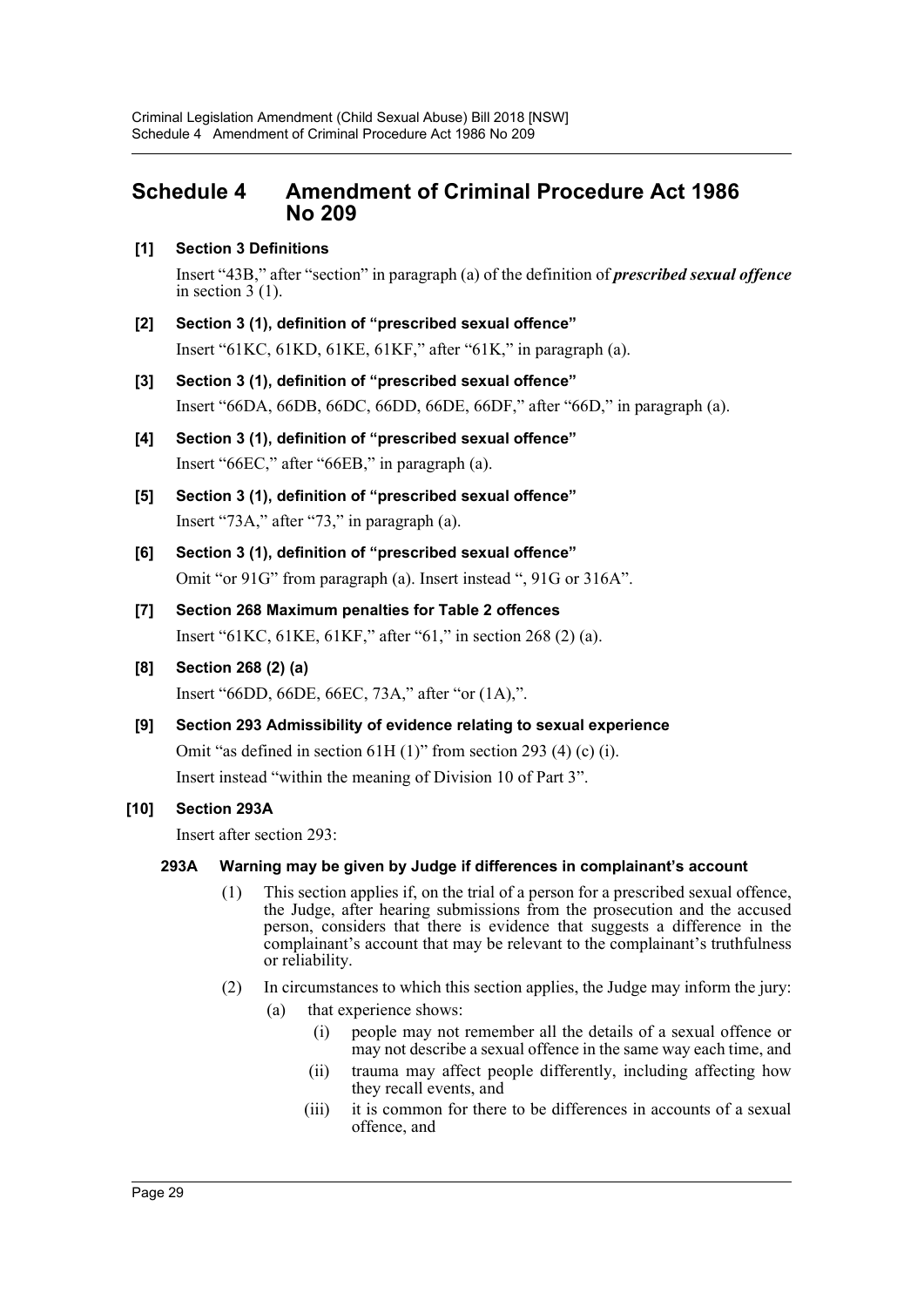- (iv) both truthful and untruthful accounts of a sexual offence may contain differences, and
- (b) that it is up to the jury to decide whether or not any differences in the complainant's account are important in assessing the complainant's truthfulness and reliability.
- (3) In this section:

*difference* in an account includes:

- (a) a gap in the account, and
- (b) an inconsistency in the account, and
- (c) a difference between the account and another account.
- **[11] Section 348 Offences in respect of which an intervention program may be conducted** Omit "(Offences in the nature of rape, offences relating to other acts of sexual assault etc)" from section 348 (2) (b).

Insert instead "(Sexual offences against adults and children)".

- **[12] Schedule 1 Indictable offences triable summarily** Insert "43B," after "43A," in clause 2 of Table 1.
- **[13] Schedule 1, Table 1, clause 2** Insert "61KD," after "60E (2),".
- **[14] Schedule 1, Table 1, clause 2** Insert "66DA, 66DB, 66DC, 66DF," after "61O (2) or (2A),".
- **[15] Schedule 1, Table 1, clause 2** Omit "or 93". Insert instead ", 93 or 316A".
- **[16] Schedule 1, Table 2, clause 1** Insert "61KC, 61KE, 61KF," after "61,".
- **[17] Schedule 1, Table 2, clause 1** Insert "66DD, 66DE, 66EC, 73A," after "61O (1) or (1A),".

# **[18] Schedule 2 Savings, transitional and other provisions**

Insert at the end of the Schedule, with appropriate Part and clause numbering:

# **Part Provisions consequent on enactment of Criminal Legislation Amendment (Child Sexual Abuse) Act 2018**

# **Indictment for indecent assault**

Clause 14 of Schedule 3, as in force immediately before its substitution by the *Criminal Legislation Amendment (Child Sexual Abuse) Act 2018*, continues to apply in respect of an offence committed before that substitution.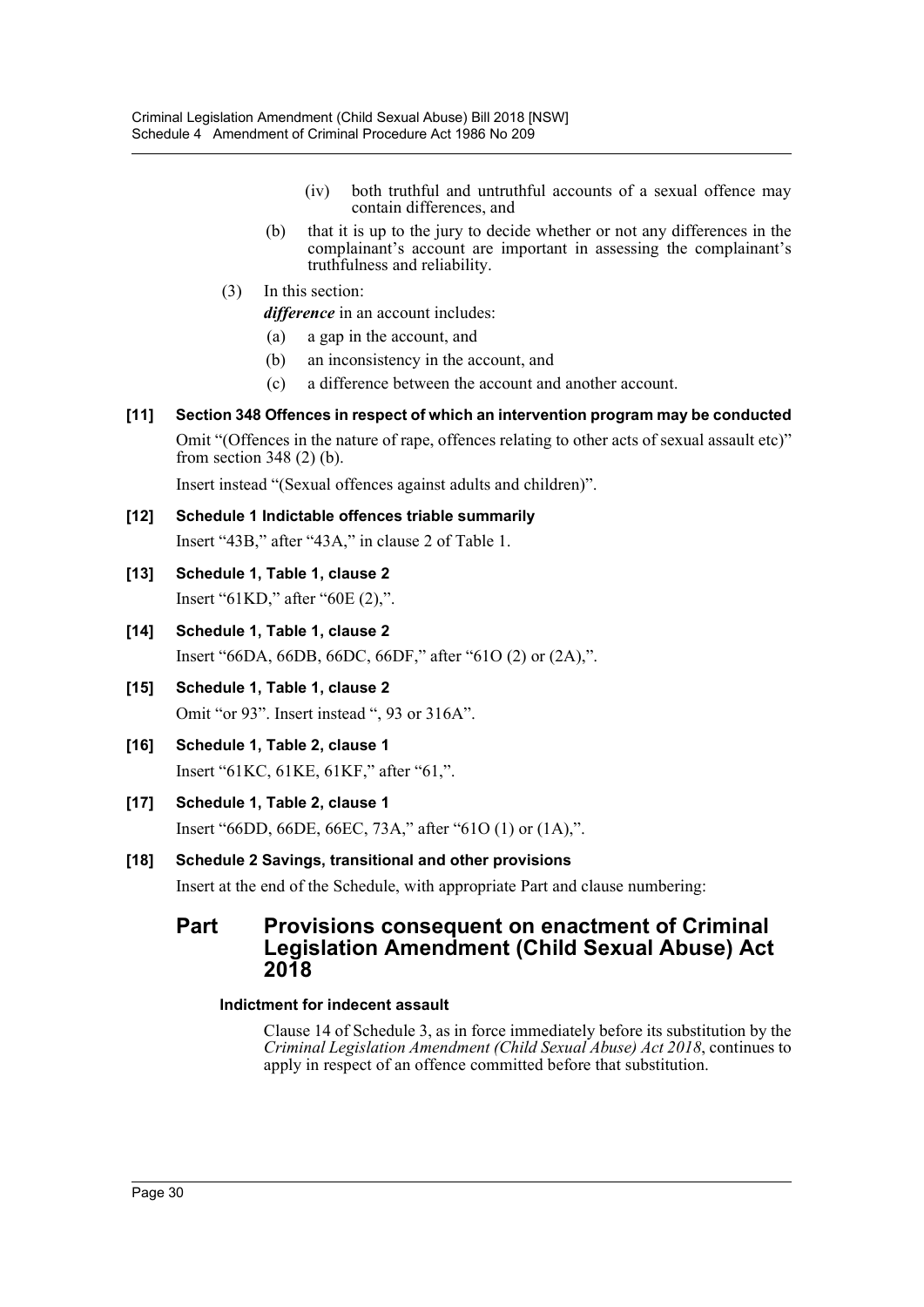### **[19] Schedule 3 Provisions relating to offences**

Omit clause 14. Insert instead:

### **14 Sexual touching**

In an indictment for an offence of sexual touching, it is sufficient to state that the accused person (at a specified time and place) committed an offence of sexual touching in relation to the person alleged to have been the victim of the offence, without stating the mode of touching.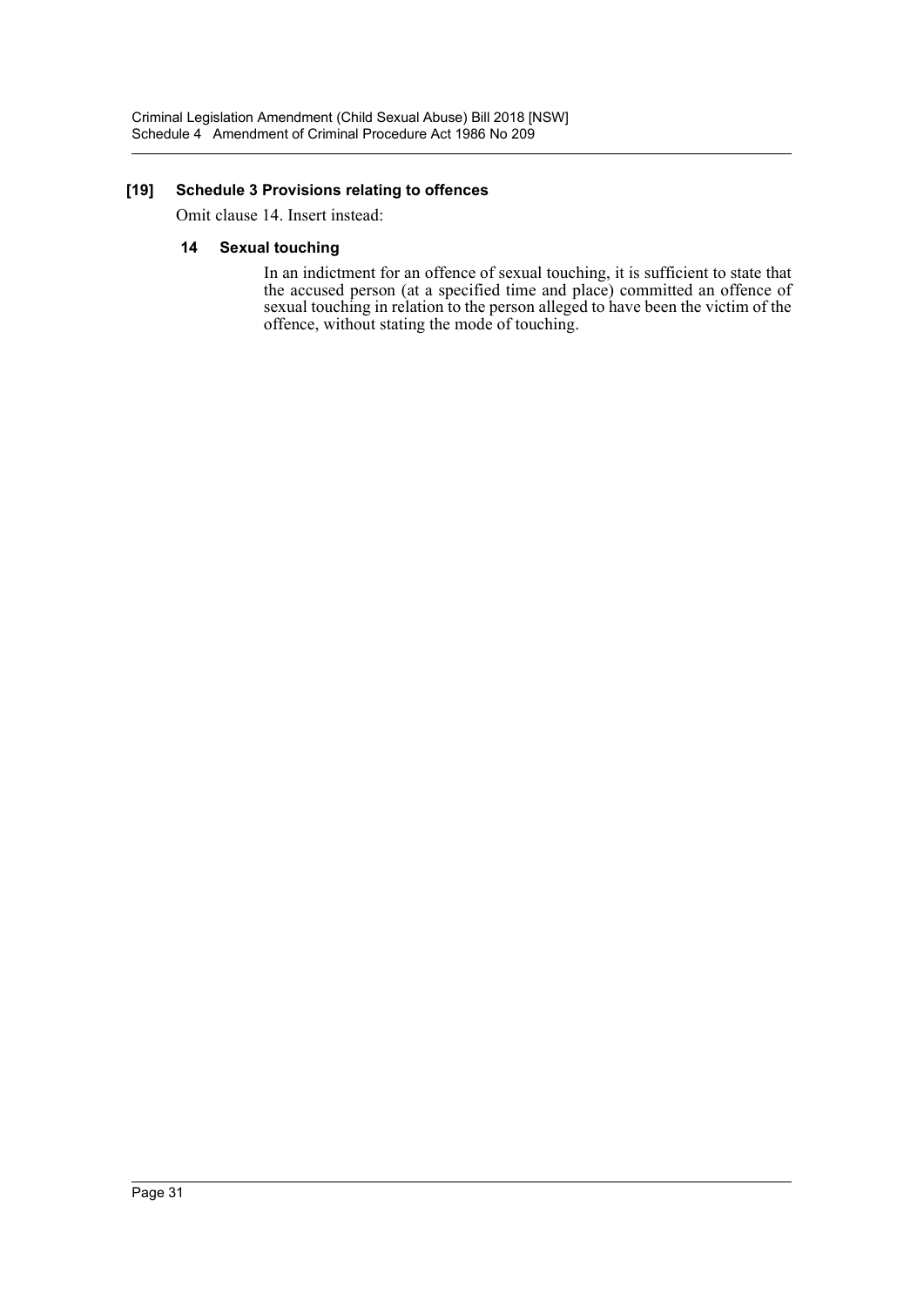# <span id="page-32-0"></span>**Schedule 5 Amendments to other legislation**

# **5.1 Aboriginal Land Rights Act 1983 No 42**

**Section 79 Certain persons must not be employed** Insert "or 66EC" after "66EB" in section 79 (1B) (b).

# **5.2 Child Protection (Working with Children) Act 2012 No 51**

**[1] Section 26 Persons not entitled to apply for review or enabling order** Insert "61KC, 61KD, 61KE, 61KF," after "61K," in section 26 (1) (a) (ii).

# **[2] Section 26 (1) (a) (iv)**

Insert "66DA, 66DB, 66DC, 66DD, 66DE, 66DF," after "66D,".

# **[3] Section 26 (1) (a) (iv)** Omit "or 66EB". Insert instead ", 66EB or 66EC".

- **[4] Section 26 (1) (a) (v)** Insert "73A," after "73,".
- **[5] Schedule 1 Assessment requirement triggers** Omit "60E" from clause 1 (2) (e). Insert instead "43B, 60E or 316A".
- **[6] Schedule 2 Disqualifying offences** Insert "61KC, 61KD, 61KE, 61KF," after "61K," in clause 1 (1) (e).
- **[7] Schedule 2, clause 1 (1) (h)** Insert "66DA, 66DB, 66DC, 66DD, 66DE, 66DF," after "66D,".
- **[8] Schedule 2, clause 1 (1) (h)** Insert "66EC," after "66EB,".

# **[9] Schedule 2, clause 1 (1) (h)** Omit "or 73". Insert instead ", 73 or 73A".

# **5.3 Court Suppression and Non-publication Orders Act 2010 No 106**

# **Section 8 Grounds for making an order**

Omit "an act of indecency" from section 8 (1) (d).

Insert instead "sexual touching or a sexual act within the meaning of Division 10 of Part 3 of the *Crimes Act 1900*".

# **5.4 Crimes (Domestic and Personal Violence) Act 2007 No 80**

# **[1] Section 4 Meaning of "personal violence offence"**

Insert "61KC, 61KD, 61KE, 61KF," after "61K," in section 4 (a).

# **[2] Section 4 (a)**

Insert "66DA, 66DB, 66DC, 66DD, 66DE, 66DF," after "66D,".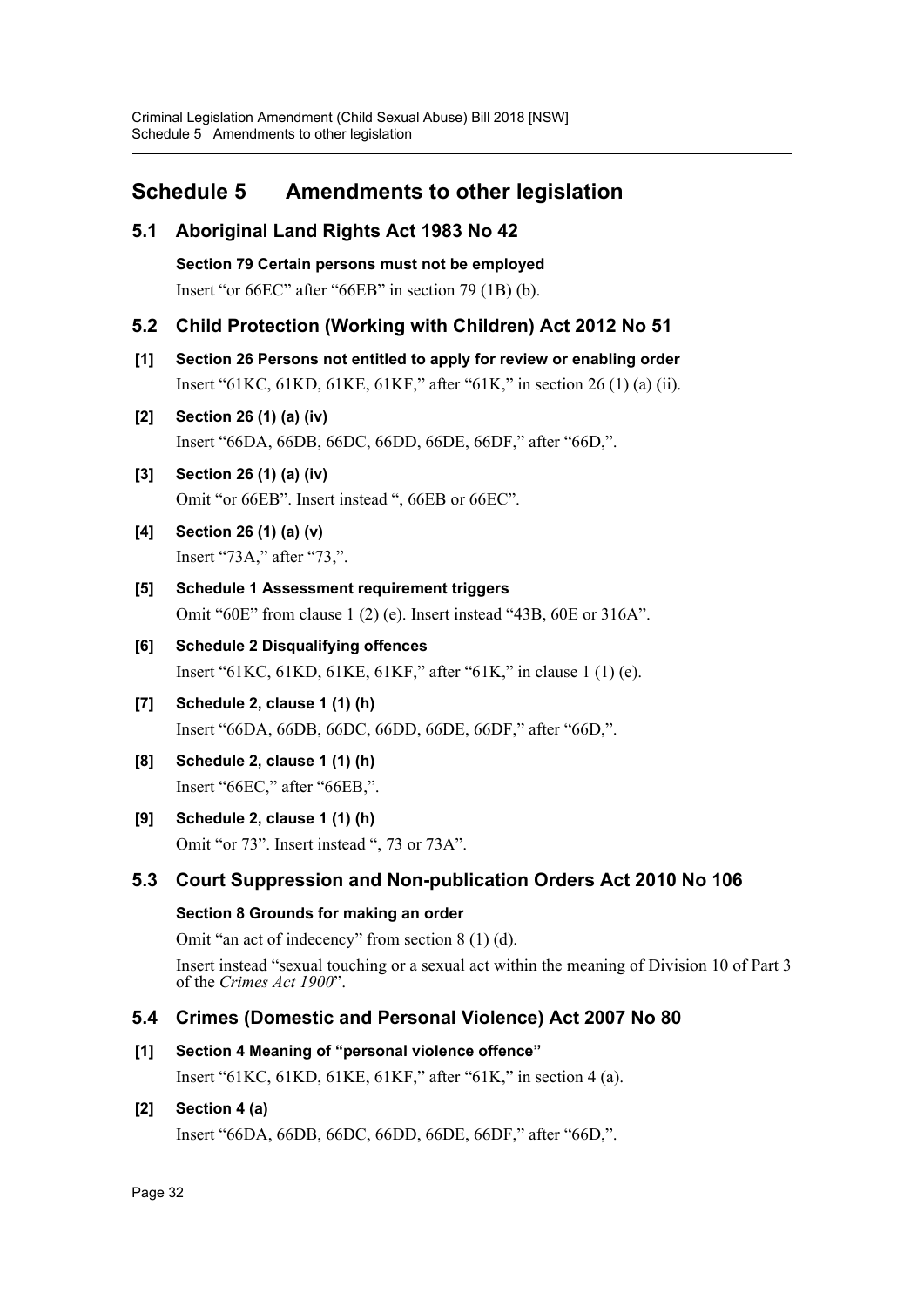**[3] Section 4 (a)**

Insert "73A," after "73,".

**[4] Section 40 Interim apprehended violence order must be made on charge for certain offences**

Insert "61KC, 61KD," after "61K," in section 40 (5) (c).

**[5] Section 40 (5) (c)** Insert "66DA, 66DB," after "66D,".

# **5.5 Crimes Regulation 2015**

# **[1] Clause 4 Concealment of offences by certain persons**

Omit "section 316 (5)". Insert instead "sections 316 (5) and 316A (7)".

# **[2] Clause 4 (h)**

Omit "if the serious indictable offence referred to in section 316 (1)". Insert instead "if the child abuse offence referred to in section 316A (1)".

# **5.6 Crimes (Sentencing Procedure) Amendment (Sentencing Options) Act 2017 No 53**

**Schedule 1 Amendment of Crimes (Sentencing Procedure) Act 1999 No 92—principal amendments**

Omit "as defined by section 61H" from paragraph (a) (ii) of the definition of *prescribed sexual offence* in proposed section 67 (2) in Schedule 1 [29].

Insert instead "within the meaning of Division 10 of Part 3".

# **5.7 Electoral Act 2017 No 66**

# **[1] Section 94 Definitions**

Omit "acts of indecency" from the definition of *relevant apprehended violence order* in section 94 (1).

Insert instead "sexual touching or a sexual act within the meaning of Division 10 of Part 3 of the *Crimes Act 1900*".

# **[2] Schedule 7 Savings, transitional and other provisions**

Insert after Part 2:

# **Part 3 Provision consequent on enactment of Criminal Legislation Amendment (Child Sexual Abuse) Act 2018**

# **13 Sexual touching and sexual act include former acts of indecency**

The reference in the definition of *relevant apprehended violence order* in section 94 (1) to sexual touching or a sexual act is taken, in a reference to any order made before the amendment of that definition by the *Criminal Legislation Amendment (Child Sexual Abuse) Act 2018*, to include a reference to an act of indecency.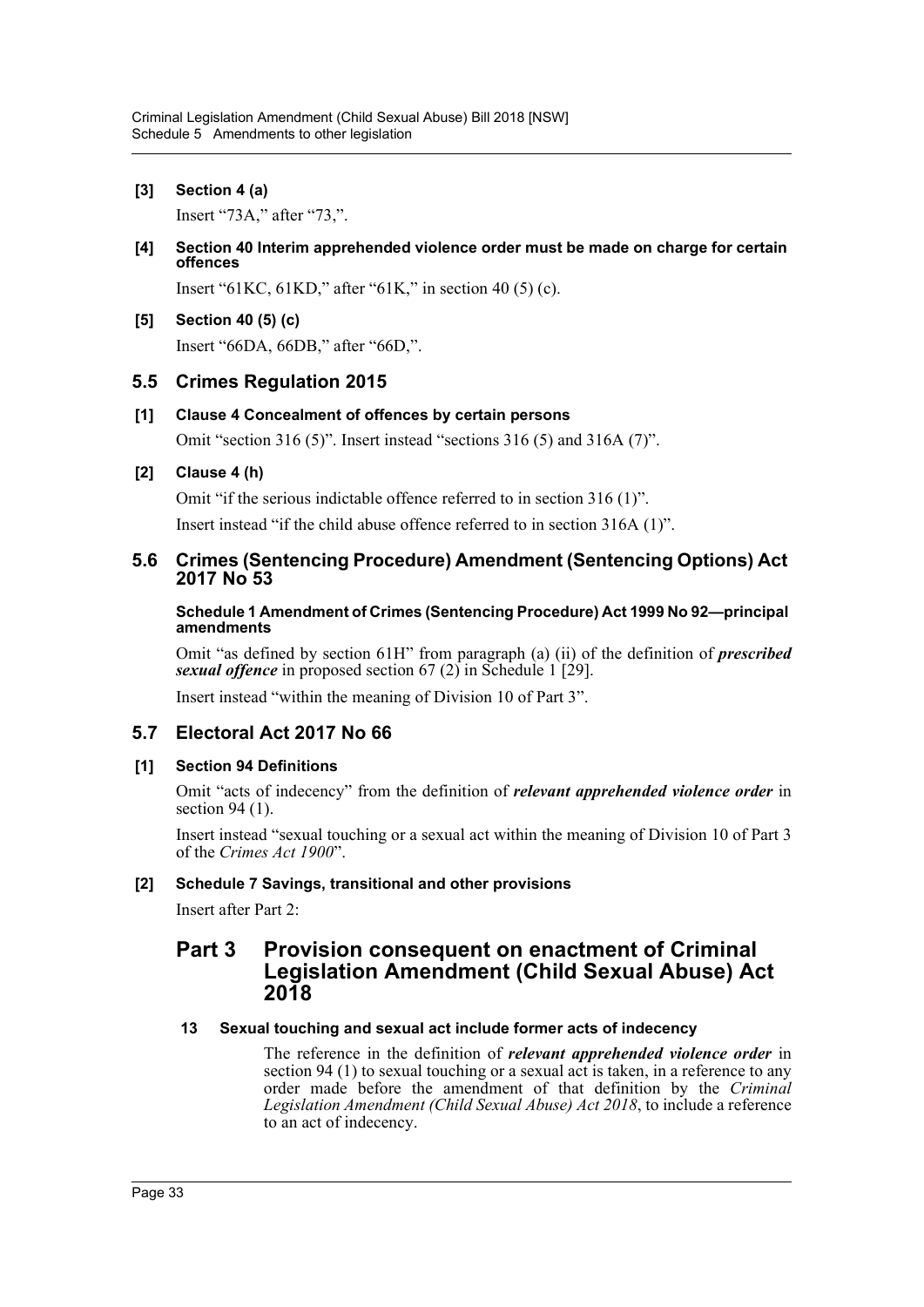# **5.8 Health Practitioner Regulation (Adoption of National Law) Act 2009 No 86**

# **[1] Schedule 1 Modification of Health Practitioner Regulation National Law**

Omit "acts of indecency" from paragraph (b) of the definition of *sex or violence offence* in section 138 (1) in item [13].

Insert instead "sexual touching or sexual acts within the meaning of Division 10 of Part 3 of the *Crimes Act 1900*".

# **[2] Schedule 1 [25], Schedule 5A**

Insert at the end of the Schedule, with appropriate Part and clause numbering:

# **Part Provision consequent on enactment of Criminal Legislation Amendment (Child Sexual Abuse) Act 2018**

# **Sexual touching and sexual act include former acts of indecency**

The reference in paragraph (b) of the definition of *sex or violence offence* in section 138 (1) to sexual touching or sexual acts is taken, in a reference to an offence committed before the amendment of that definition by the *Criminal Legislation Amendment (Child Sexual Abuse) Act 2018*, to include a reference to acts of indecency.

# **5.9 Health Services Act 1997 No 154**

# **[1] Section 99 Duty to report certain criminal and disciplinary matters**

Omit "acts of indecency" from the note to section 99 (1). Insert instead "sexual touching or a sexual act".

# **[2] Section 103 Appeal rights**

Omit "acts of indecency" from section 103 (2) (a). Insert instead "sexual touching or a sexual act".

# **[3] Section 106 Right of appeal to Minister**

Omit "acts of indecency" from section 106 (2) (c) (ii). Insert instead "sexual touching or a sexual act".

**[4] Section 117 Duty to report certain criminal conduct and disciplinary matters** Omit "acts of indecency" from the note to section 117 (1). Insert instead "sexual touching or a sexual act".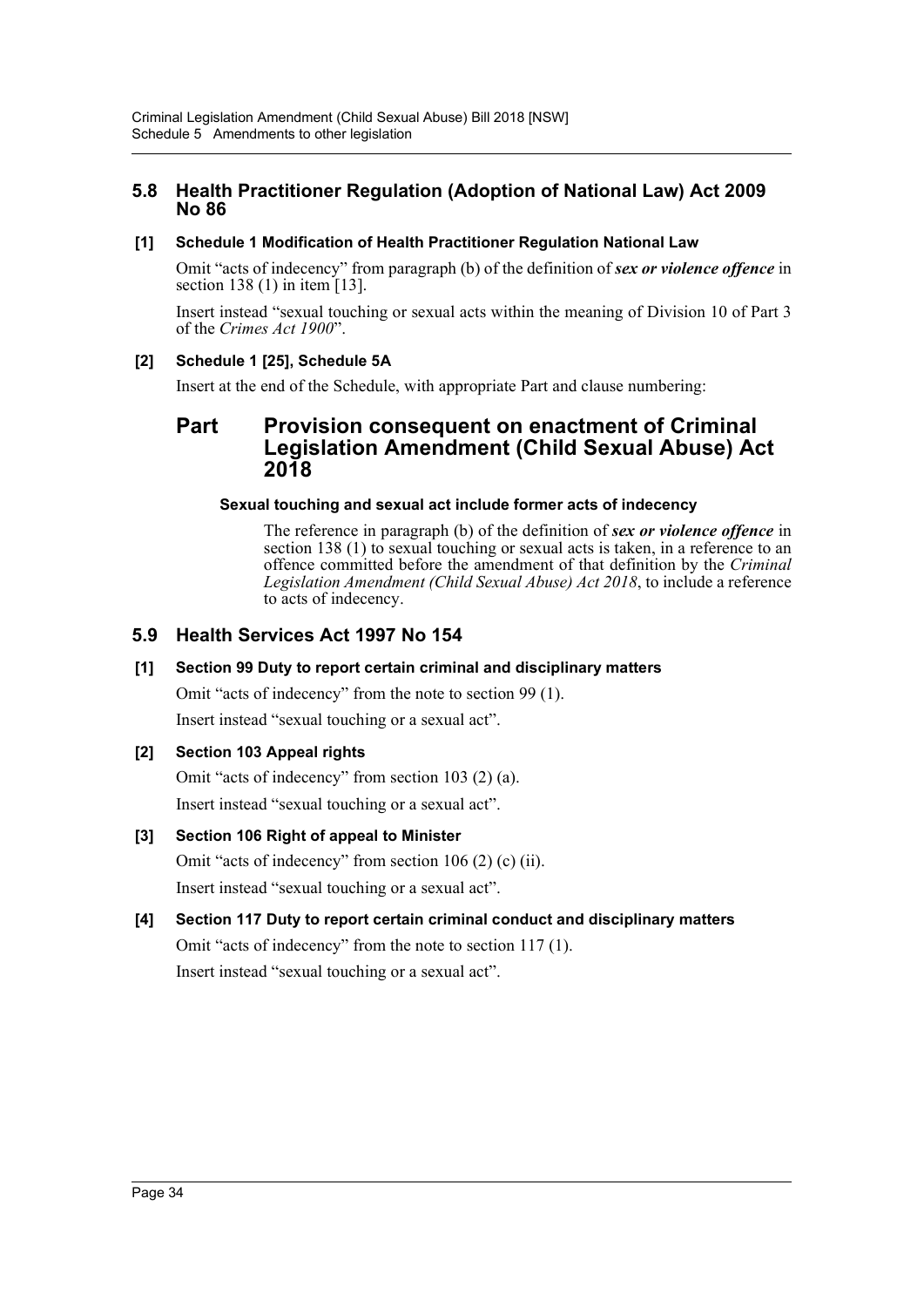### **[5] Schedule 7 Savings, transitional and other provisions**

Insert at the end of the Schedule, with appropriate Part and clause numbering:

# **Part Provision consequent on enactment of Criminal Legislation Amendment (Child Sexual Abuse) Act 2018**

### **Sexual touching and sexual act include former acts of indecency**

Any references in this Act to sexual touching or sexual act are taken, in a reference to any offence occurring before the commencement of this clause, to include a reference to an act of indecency.

### **[6] Dictionary**

Omit "acts of indecency" from the definition of *serious sex or violence offence* in Part 1. Insert instead "sexual touching or a sexual act".

# **[7] Dictionary, Part 1**

Insert in alphabetical order:

*sexual touching* and *sexual act* have the same meanings as in Division 10 of Part 3 of the *Crimes Act 1900*.

# **5.10 Industrial Relations Act 1996 No 17**

# **Section 72AB Definitions**

Omit "sexual or indecent assault" from the definition of *violent crime* in section 72AB (1).

Insert instead "sexual assault or sexual touching".

# **5.11 Law Enforcement (Powers and Responsibilities) Act 2002 No 103**

# **Section 46A Searchable offences**

Omit "(Offences in the nature of rape, offences relating to other acts of sexual assault etc)" from paragraph (b) of the definition of *serious offence* in section 46A (2).

Insert instead "(Sexual offences against adults and children)".

# **5.12 Ombudsman Act 1974 No 68**

# **[1] Section 25A Definitions**

Insert at the end of paragraph (c) where firstly occurring of the definition of *reportable conduct* in section  $2\overline{5}A(1)$ ":

or

(d) any offence under section 43B or 316A of the *Crimes Act 1900*,

# **[2] Section 25A, definition of "reportable conduct"**

Insert "concerned" after "the child".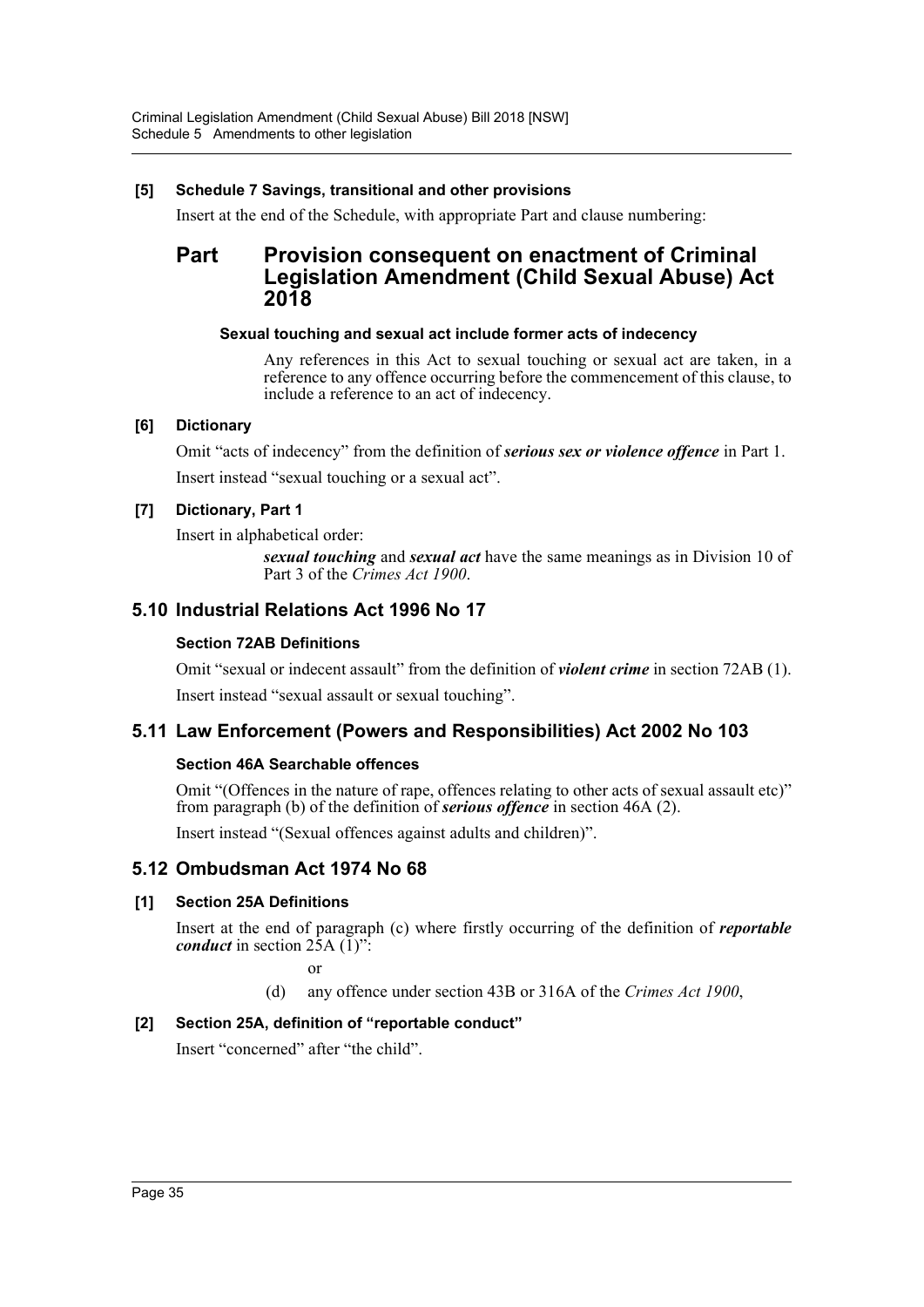# **5.13 Parliamentary Electorates and Elections Act 1912 No 41**

# **[1] Section 81K Definitions**

Omit "acts of indecency" wherever occurring in paragraphs (a) and (b) of the definition of *child sexual offence* in section 81K (1).

Insert instead "sexual touching or a sexual act".

# **[2] Section 81K (1), definition of "relevant apprehended violence order"**

Omit "acts of indecency". Insert instead "sexual touching or a sexual act".

# **[3] Section 81K (1), definitions of "sexual touching" and "sexual act"**

Insert in alphabetical order:

*sexual touching* and *sexual act* have the same meanings as in Division 10 of Part 3 of the *Crimes Act 1900*.

# **[4] Section 81K (3)**

Omit "an act of indecency". Insert instead "sexual touching or a sexual act".

### **[5] Schedule 22 Savings, transitional and other provisions**

Insert at the end of the Schedule, with appropriate Part and clause numbering:

# **Part Provision consequent on enactment of Criminal Legislation Amendment (Child Sexual Abuse) Act 2018**

### **Sexual touching and sexual act include former acts of indecency**

References in section 81K to sexual touching or a sexual act are taken, in a reference to any offence occurring or order made before the amendment of that section by the *Criminal Legislation Amendment (Child Sexual Abuse) Act 2018*, to include a reference to an act of indecency.

# **5.14 Summary Offences Act 1988 No 25**

# **[1] Section 3 Definitions**

Omit "as defined in section 61H" from paragraph (a) of the definition of *prostitution* in section 3 (1).

Insert instead "within the meaning of Division 10 of Part 3".

### **[2] Section 11G Loitering by convicted child sexual offenders near premises frequented by children**

Omit "acts of indecency" from paragraph (a) of the definition of *convicted child sexual offender* in section 11G (2).

Insert instead "sexual touching or a sexual act (within the meaning of Division 10 of Part 3 of the *Crimes Act 1900*)".

# **[3] Section 20 Public acts of prostitution**

Omit "as defined in section 61H" from paragraph (a) of the definition of *act of prostitution* in section 20 (5).

Insert instead "within the meaning of Division 10 of Part 3".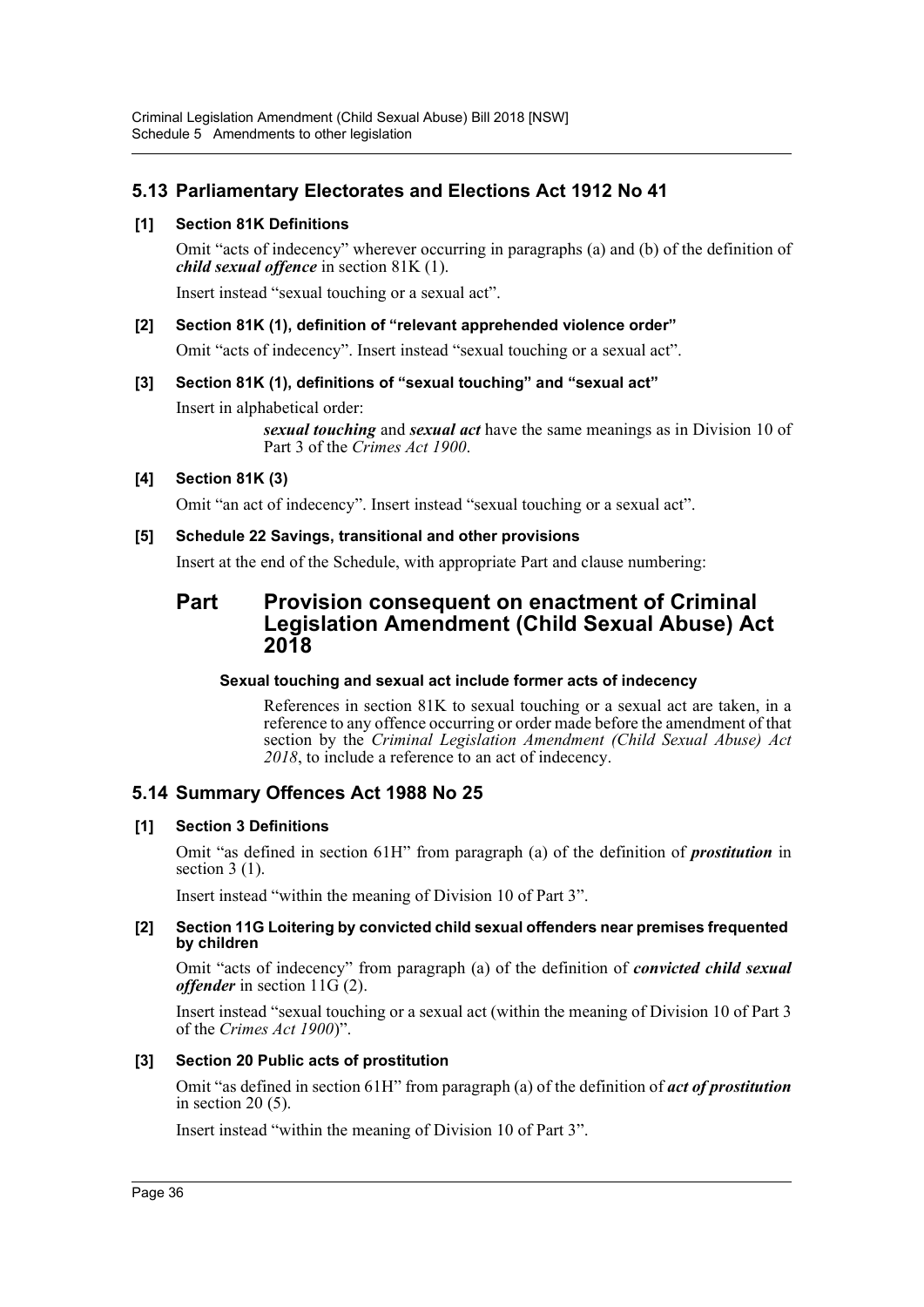### **[4] Schedule 2 Savings and transitional provisions**

Insert after clause 2:

#### **3 Provision consequent on enactment of Criminal Legislation Amendment (Child Sexual Abuse) Act 2018**

The reference in paragraph (a) of the definition of *convicted child sexual offender* in section 11G (2) to sexual touching or a sexual act is taken, in a reference to any offence occurring before the amendment of that paragraph by the *Criminal Legislation Amendment (Child Sexual Abuse) Act 2018*, to include a reference to an act of indecency.

# **5.15 Victims Rights and Support Act 2013 No 37**

# **[1] Section 19 Meaning of "act of violence"**

Omit "section 61H" wherever occurring in paragraphs (a) and (b) of the definition of *sexual assault and domestic violence* in section 19 (8).

Insert instead "Division 10 of Part 3".

# **[2] Section 19 (8), definition of "sexual assault and domestic violence"**

Omit "that section" from paragraph (b). Insert instead "that Division".

# **[3] Section 19 (8), definition of "sexual assault and domestic violence"**

Omit paragraph (d). Insert instead:

(d) sexual touching (within the meaning of Division 10 of Part 3 of the *Crimes Act 1900*) of a person without his or her consent or sexual touching of a child under the age of 16 years or the carrying out of a sexual act (within the meaning of that Division) with or towards a child under the age of 16 years,

# **[4] Section 34 Definitions**

Omit the definition of *indecent assault*. Insert in alphabetical order:

*sexual touching or sexual act* means sexual touching (within the meaning of Division 10 of Part 3 of the *Crimes Act 1900*) of a person without his or her consent or sexual touching of a child under the age of 16 years or the carrying out of a sexual act (within the meaning of that Division) with or towards a child under the age of 16 years.

# **[5] Section 35 Categories of recognition payment**

Omit "indecent assault" from section 35 (2) (b).

Insert instead "sexual touching or sexual act".